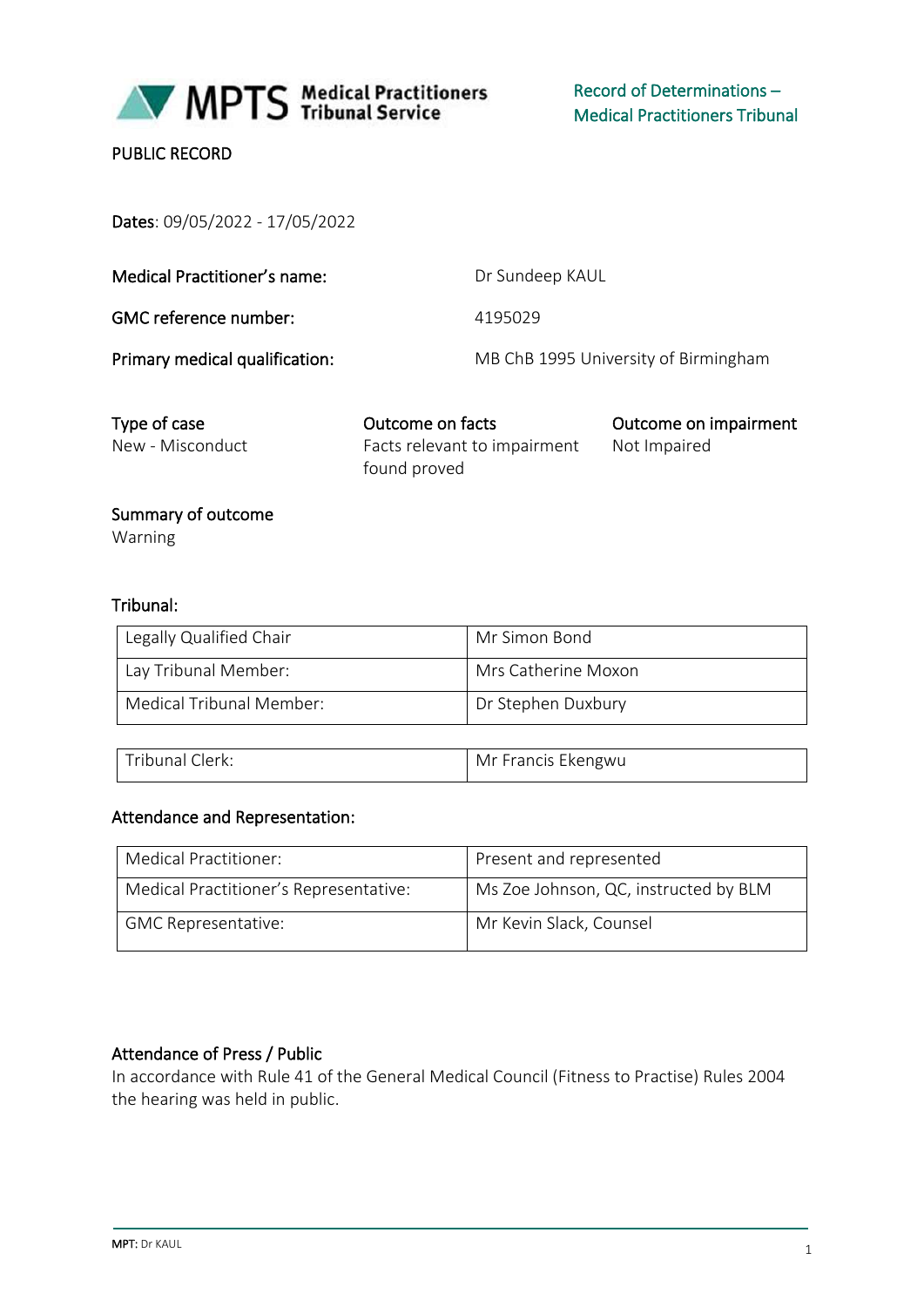# Overarching Objective

Throughout the decision-making process the tribunal has borne in mind the statutory overarching objective as set out in s1 Medical Act 1983 (the 1983 Act) to protect, promote, and maintain the health, safety and well-being of the public, to promote and maintain public confidence in the medical profession, and to promote and maintain proper professional standards and conduct for members of that profession.

#### Determination on Facts and Impairment - 16/05/2022

### Background

1. Dr Kaul qualified from the University of Birmingham in 1995 with an undergraduate MB ChB degree in Medicine. He had previously obtained an intercalated BSc in Pathology, which was funded via a scholarship awarded by the Arthritis and Rheumatism Council. As an undergraduate, Dr Kaul won a number of prizes for his work, including the Sampson Gangee Memorial Prize in Surgery, the Joseph Sankey Prize in Clinical Surgery, the Cyril Raison Prize for Surgical Diseases in Children and the Douglas Marsh Prize in ENT.

2. In 2009 Dr Kaul was awarded a Darzi Fellowship, which focused on leadership and the implementation of key patient safety performance indicators in the clinical arena.

3. Dr Kaul is qualified with triple accreditation and, in April 2009, completed his training in general internal medicine, respiratory medicine and intensive care. He was subsequently offered a role as a Consultant at Harefield hospital ('Harefield'), where he still works.

4. In 2011, Dr Kaul was awarded a PhD which focussed on ventilator technology, respiratory mechanics, respiratory failure and improving the tolerability and success of noninvasive ventilation in patients.

5. The Allegation that has led to Dr Kaul's hearing can be summarised as follows. It is alleged that, between 13 February 2014 and 20 April 2014, Dr Kaul inappropriately transcribed, signed and issued 167 private prescriptions (the 'Prescriptions') for third party patients (the 'Patients'), based outside the UK, whilst he was working in a private role for Medical Express Clinic (the 'Clinic'). It is alleged that Dr Kaul inappropriately completed the Prescriptions at the request of the Clinic and/ or Kool Pharma Limited (the 'Pharmacy'); that he failed to adequately investigate or monitor the system of prescription requests used by the Pharmacy or Clinic; that he completed the Prescriptions based on insufficient information to allow for safe prescribing; that he failed to identify a number of 'red flags' relating to the Prescriptions; that he failed to contact the Patients or other relevant parties in relation to the Prescriptions; that he failed to adequately assess or examine the Patients; that he failed to review the Patients' medical records or arrange for specialist assessment or examination of the Patients in the UK; that he failed to query the quantity or type of medication that he prescribed; that he failed to ensure that the Prescriptions were safe, clinically appropriate or were being administered appropriately; that he failed to arrange or conduct any follow up,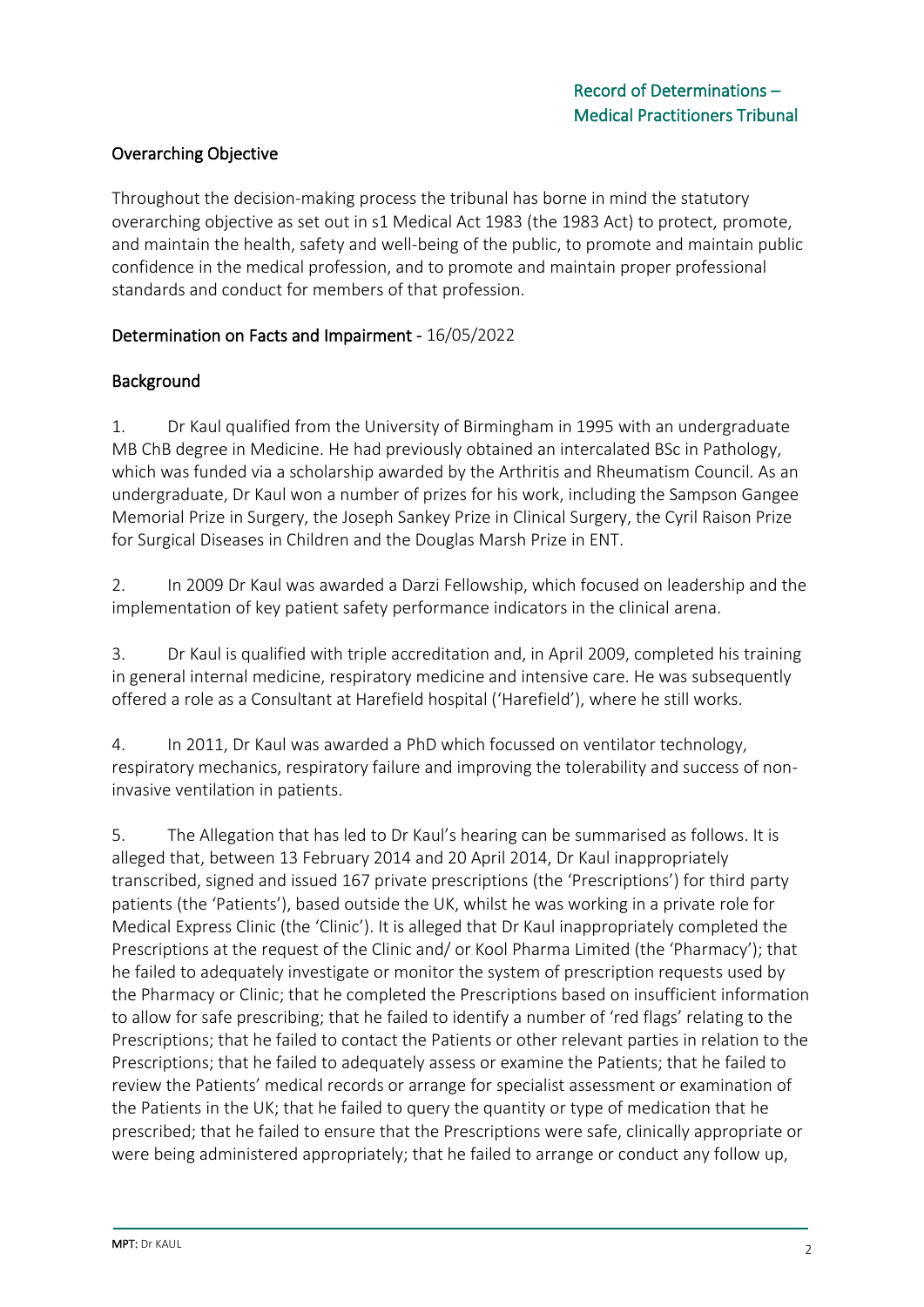safety netting, supervision, near patient testing, monitoring or review of the Patients; that he failed to provide details of the medications prescribed by him to the Patients' GPs, overseas consultants or specialists; that he failed to keep adequate records; that the Prescriptions were for medications in inappropriate quantities and without adequate knowledge, by him, of the relevant surrounding circumstances, such as value, monitoring arrangements, who was collecting them or where they were being sent; that by completing the Prescriptions he prescribed medicines in an irresponsible and unsafe manner; and that Dr Kaul's issuing of the Prescriptions could have led to Patient harm or death. It is further alleged that one or more of the Patients did not exist.

6. The initial concerns were raised with the GMC in 2014 by Mr C, a Pharmacy Manager at King Edward VII Hospital (the 'Hospital'). Mr C's report to the GMC followed inspections and investigations by the Care Quality Commission ('CQC') and General Pharmaceutical Council ('GPhC'). Those enquiries by the CQC and GPhC highlighted concerns that highly specialised medications were being dispensed by the Hospital, in response to prescriptions issued by the Clinic. Mr C's own investigations established that three doctors at the Clinic, including Dr Kaul, had issued prescriptions for high risk and high value medications, which had been collected from the Hospital by Kool Pharma Ltd.

7. Mr C reported his concerns to the Medicines and Healthcare Products Regulatory Agency (the 'MHRA'). Those concerns were investigated by Mr D, a Financial Investigator employed by the MHRA. Mr D's investigation commenced in February 2015 and established that the Clinic had issued 621 prescriptions to the Hospital, for patients residing outside the UK, of which 167 prescriptions had been signed by Dr Kaul. During the course of his investigation Mr D established that a number of the patients to whom the prescriptions related did not exist; in fact, by 2019, Mr D had received no evidence of the existence of any of the patients to whom the Clinic's prescriptions related.

8. In his witness statement, which was before the Tribunal, Mr D set out his understanding of how the Pharmacy was obtaining medication from the Hospital. He stated that the Pharmacy would present the Clinic with a prescription request form, outlining the details of a foreign patient and the medication they required. The Pharmacy would also supply the Clinic with a blank prescription sheet and a memo purporting to be from a foreign consultant doctor, confirming that the patient required the medication. Mr D established that a doctor at the Clinic would then transcribe the requested prescription onto the prescription sheet and sign it. The Pharmacy would then submit the prescription to the Hospital and collect and pay for the medication. Mr D concluded that the Pharmacy was fraudulently sourcing medicines from a number of hospital pharmacies and selling them on for an increased price, probably overseas.

9. Mr D interviewed Dr Kaul, under caution, on 5 April 2019. At that interview Dr Kaul supplied a prepared written statement and the Tribunal was provided with a copy of that statement, together with a transcript of the interview. Mr D was of the view that Dr Kaul was the most cooperative of the Clinic's doctors that he interviewed during his investigation. He stated that Dr Kaul went to, '*great lengths*' to provide relevant documentation, even though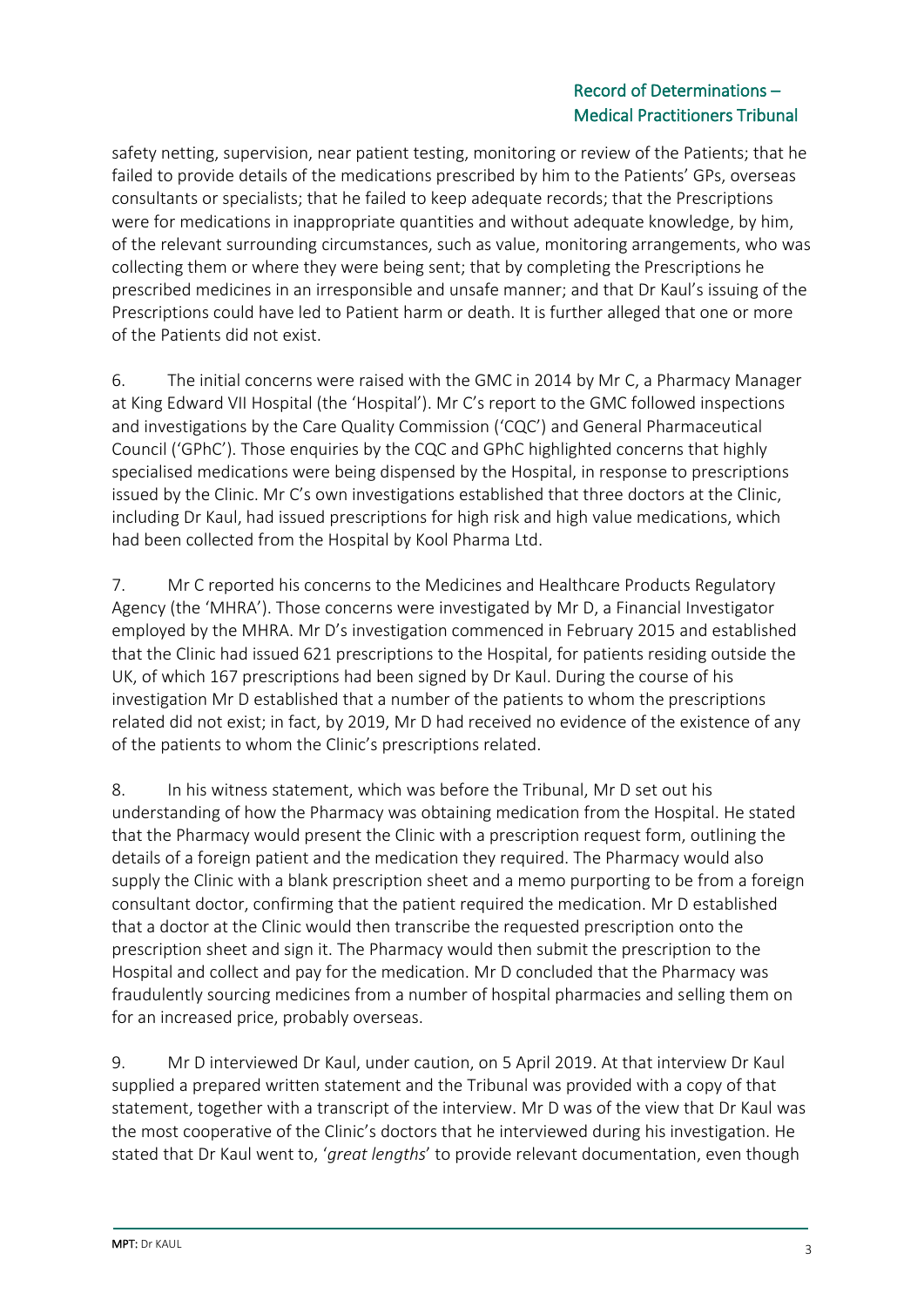it had not been requested. Mr D felt that fact was to Dr Kaul's credit. Mr D's investigation completed on 2 August 2019 with no further action being taken against Dr Kaul. Mr D concluded that Dr Kaul had not committed any criminal offence and that he did not possess any, '*mens rea, the dishonest mental element required in the commission of a criminal offence such as fraud*'. In his witness statement, Mr D opined that Dr Kaul had been duped by the Pharmacy into believing that he was providing humanitarian support, namely providing individuals in the third world with medicines that they could not otherwise access. Mr D further concluded that there was no evidence that Dr Kaul had derived any financial benefit from the Clinic, over and above that which he could expect to receive in the ordinary course of his practice.

# The Outcome of Applications Made during the Facts Stage

10. On behalf of Dr Kaul, Ms Johnson QC made an application, pursuant to Rule 16 of the General Medical Council (Fitness to Practise Rules) 2004 as amended ('the Rules'), that Dr Kaul and his legal representatives be permitted to attend the hearing remotely following submissions on impairment. The Tribunal granted that application and determined that the hearing would resume on a virtual basis, via Microsoft Teams, following its in camera discussions on impairment. The Tribunal's full decision on the application is included at Annex A.

### The Allegation and the Doctor's Response

11. The Allegation made against Dr Kaul is as follows:

That being registered under the Medical Act 1983 (as amended):

- 1. Between 13 February 2014 and 20 April 2014 you transcribed, signed and issued 167 private prescriptions for third party patients outside of the UK ('the Prescriptions') and:
	- a. one or more of the patients named on the Prescriptions did not exist; Admitted and found proved
	- b. you did so at the request of Kool Pharma Ltd ('the Pharmacy') and/or Medical Express Clinic ('MEC'):
		- i. which was inappropriate; Admitted and found proved
		- ii. without adequately investigating and/or monitoring the system of prescription requests used by the Pharmacy and/or MEC; Admitted and found proved
		- iii. based on information provided by the Pharmacy which contained insufficient information to allow for safe prescribing because it did not contain patient: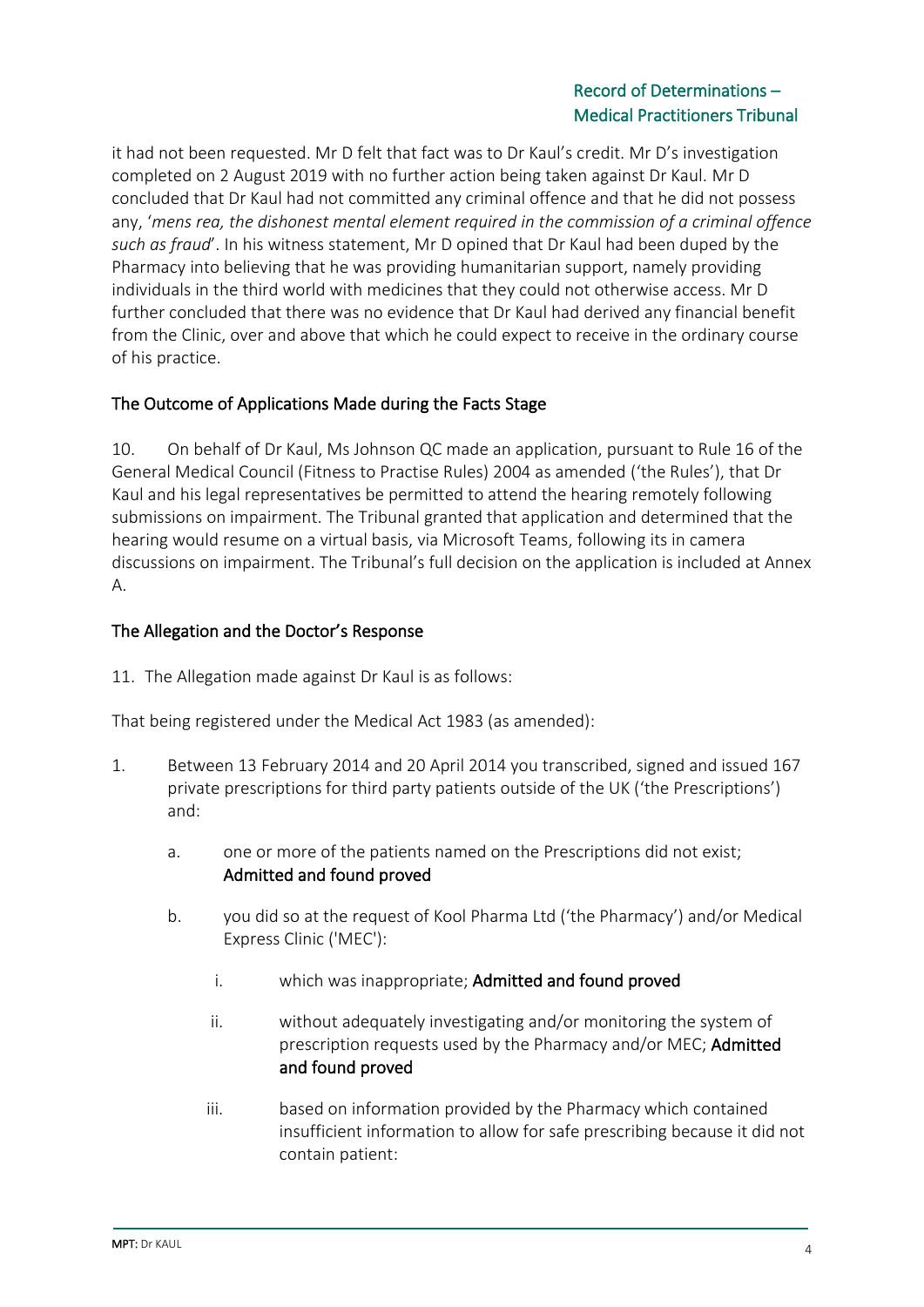- 1. gender; Admitted and found proved
- 2. age; Admitted and found proved
- 3. contact details; Admitted and found proved
- 4. GP or specialist medical records; Admitted and found proved
- 5. community GP contact details; Admitted and found proved
- 6. proof of identity; Admitted and found proved
- 7. medical history, including any:
	- a. presenting complaint; Admitted and found proved
	- b. capacity and/or competence; Admitted and found proved
	- c. mental health history; Admitted and found proved
	- d. work history; Admitted and found proved
	- e. addiction history; Admitted and found proved
	- f. drug monitoring; Admitted and found proved
	- g. current prescribed medication and/or over the counter medication; Admitted and found proved
	- h. allergies; Admitted and found proved
	- i. recent blood test results; Admitted and found proved
	- j. follow up and/or monitoring arrangements in place; Admitted and found proved
- c. you failed to:
	- i. identify red flags, including:
		- 1. overseas consultants requesting medication to be transcribed for patients in a different country to themselves; Admitted and found proved
		- 2. patients residing in more economically developed countries where they could be reasonably expected to obtain the medications; Admitted and found proved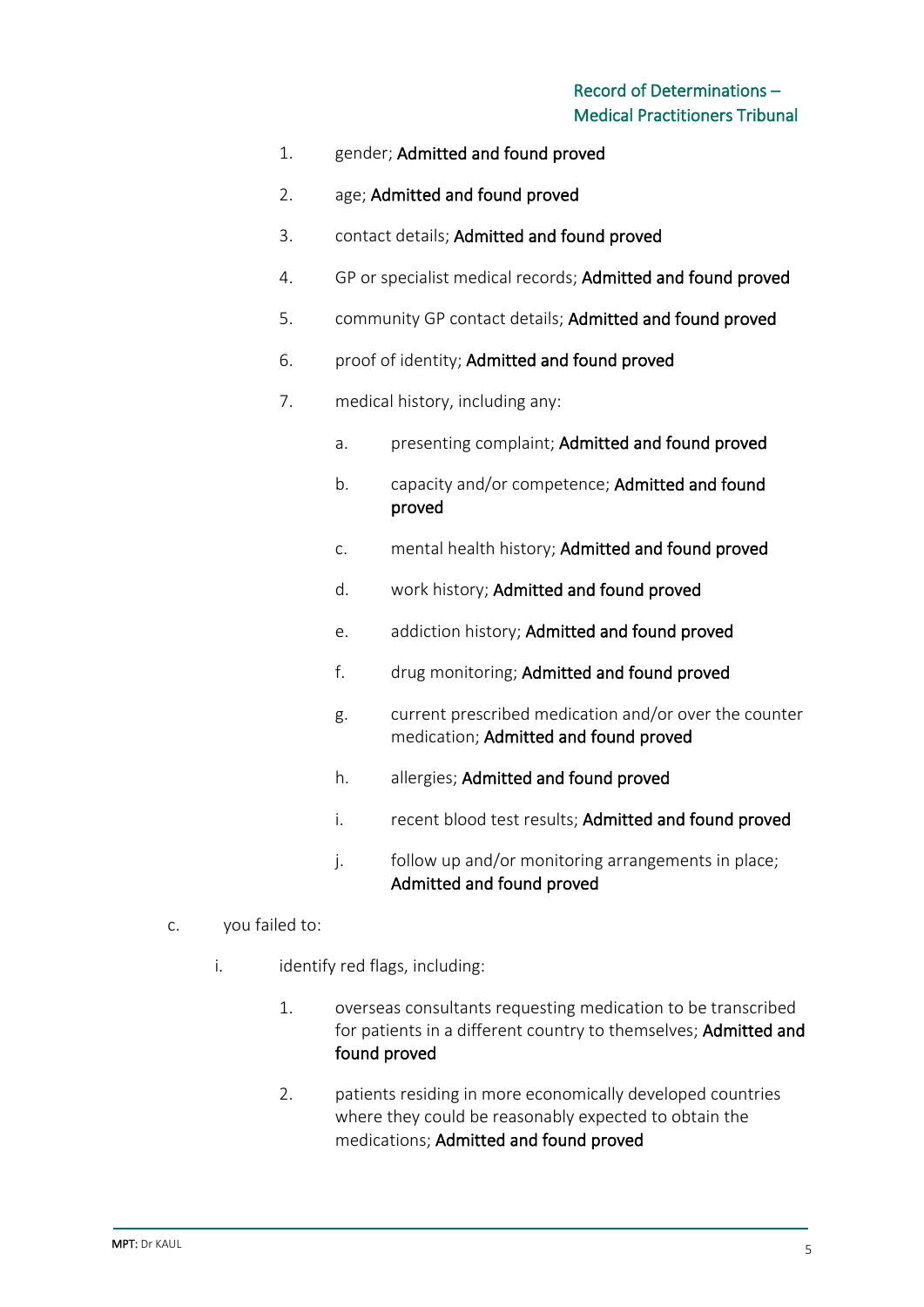- 3. the medications requested being:
	- a. of high value; Admitted and found proved
	- b. specialist in nature which should only have been used:
		- i. in an inpatient hospital setting; Admitted and found proved
		- ii. under the observation of secondary care in a community setting; Admitted and found proved
	- c. potentially fatal if the patient was not properly monitored; Admitted and found proved
- ii. contact:
	- 1. patients; Admitted and found proved
	- 2. patients' community GP(s); Admitted and found proved
	- 3. patients' overseas consultant and/or specialist(s); Admitted and found proved
	- 4. a relevant specialist in the UK; Admitted and found proved
- iii. adequately assess the patients, including that you did not:
	- 1. ascertain:
		- a. their:
			- i. gender; Admitted and found proved
			- ii. age; Admitted and found proved
			- iii. presenting complaint; Admitted and found proved
			- iv. capacity and/or competence; Admitted and found proved
		- b. any:
			- i. mental health history; Admitted and found proved
			- ii. addiction history; Admitted and found proved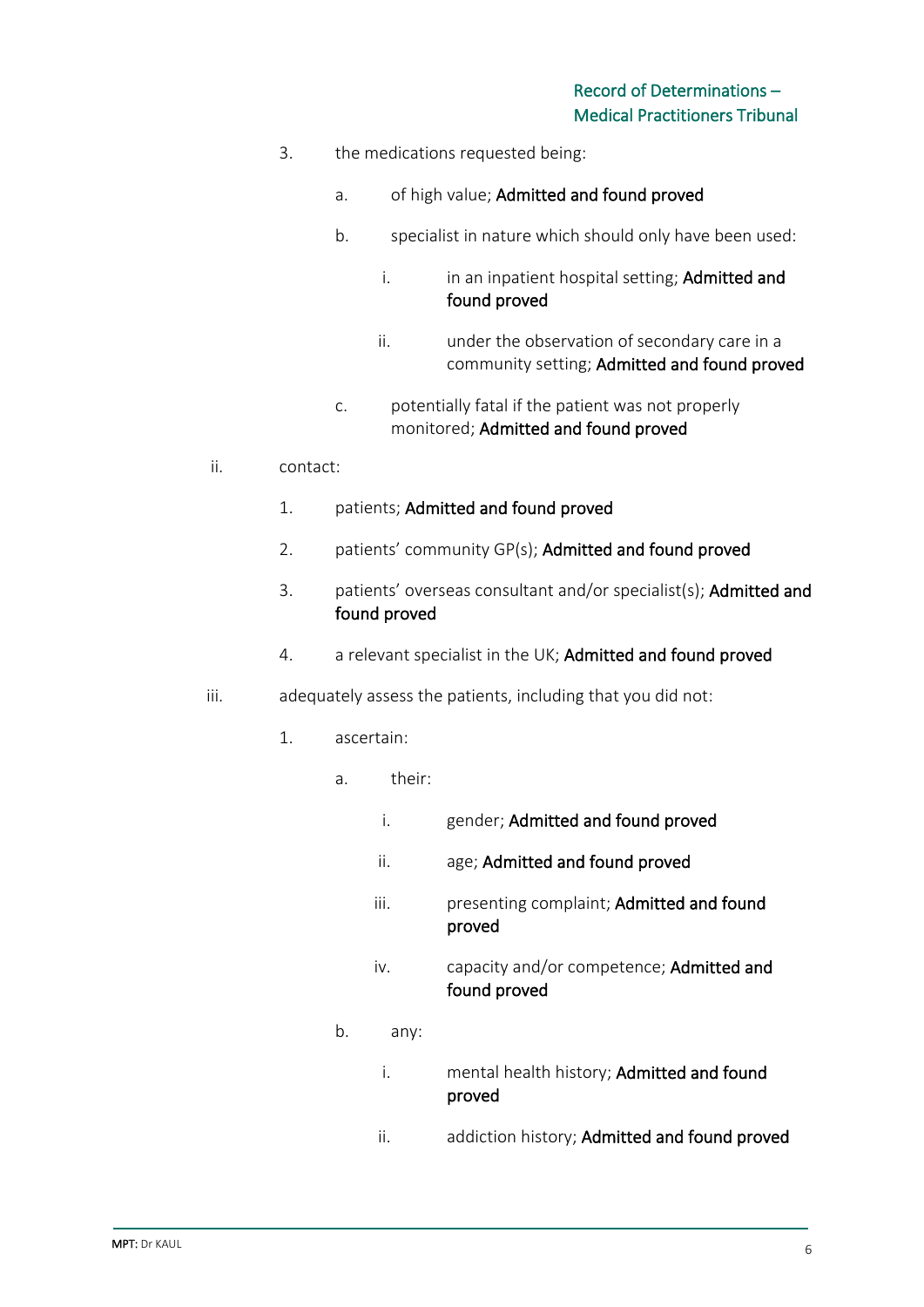- iii. work history; Admitted and found proved
- iv. recent blood test results; Admitted and found proved
- v. current prescribed medication and/or over the counter medication; Admitted and found proved
- vi. allergies; Admitted and found proved
- vii. follow up and/or monitoring arrangements already in place; Admitted and found proved
- 2. review the patients' medical records; Admitted and found proved
- iv. examine the patients, including that you did not:
	- 1. measure:
		- a. blood pressure; Admitted and found proved
		- b. weight; Admitted and found proved
	- 2. conduct:
		- a. blood tests; Admitted and found proved
		- b. electrocardiogram screening; Admitted and found proved
- v. arrange for specialist assessment and/or examination of the patients in the UK; Admitted and found proved
- vi. query the:
	- 1. quantity of medication requested; Admitted and found proved
	- 2. type of medication requested; Admitted and found proved
- vii. ensure that the Prescriptions were:
	- 1. safe; Admitted and found proved
	- 2. clinically appropriate; Admitted and found proved
	- 3. being administered: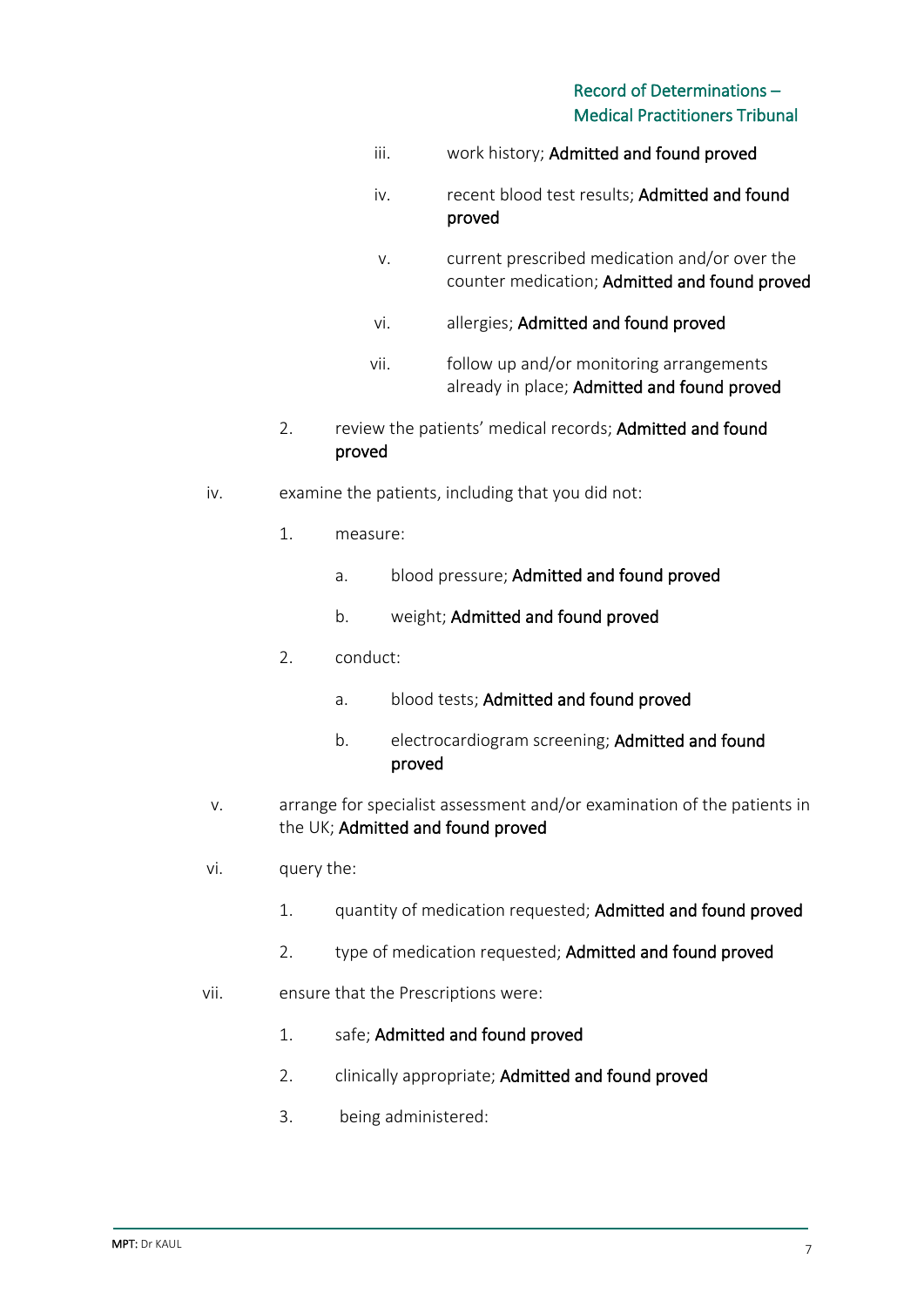- a. in an inpatient hospital setting; Admitted and found proved
- b. under the observation of secondary care in a community setting; Admitted and found proved
- viii. arrange and/or conduct with the patients any appropriate:
	- 1. follow up; Admitted and found proved
	- 2. safety netting; Admitted and found proved
	- 3. supervision; Admitted and found proved
	- 4. near patient testing; Admitted and found proved
	- 5. monitoring and/or review, including:
		- a. blood tests; Admitted and found proved
		- b. blood pressure; Admitted and found proved
		- c. electrocardiogram screening; Admitted and found proved
		- d. weight; Admitted and found proved
		- e. clinical response; Admitted and found proved
		- f. dosage; Admitted and found proved
		- g. side effects; Admitted and found proved
	- ix. provide details of the medication prescribed to the patients':
		- 1. community GP(s); Admitted and found proved
		- 2. overseas consultant(s) and/or specialist(s); Admitted and found proved
	- x. keep adequate patient records; Admitted and found proved
- d. you prescribed medications:
	- i. in inappropriately large quantities; Admitted and found proved
	- ii. without adequate knowledge of:
		- 1. what they were for; Admitted and found proved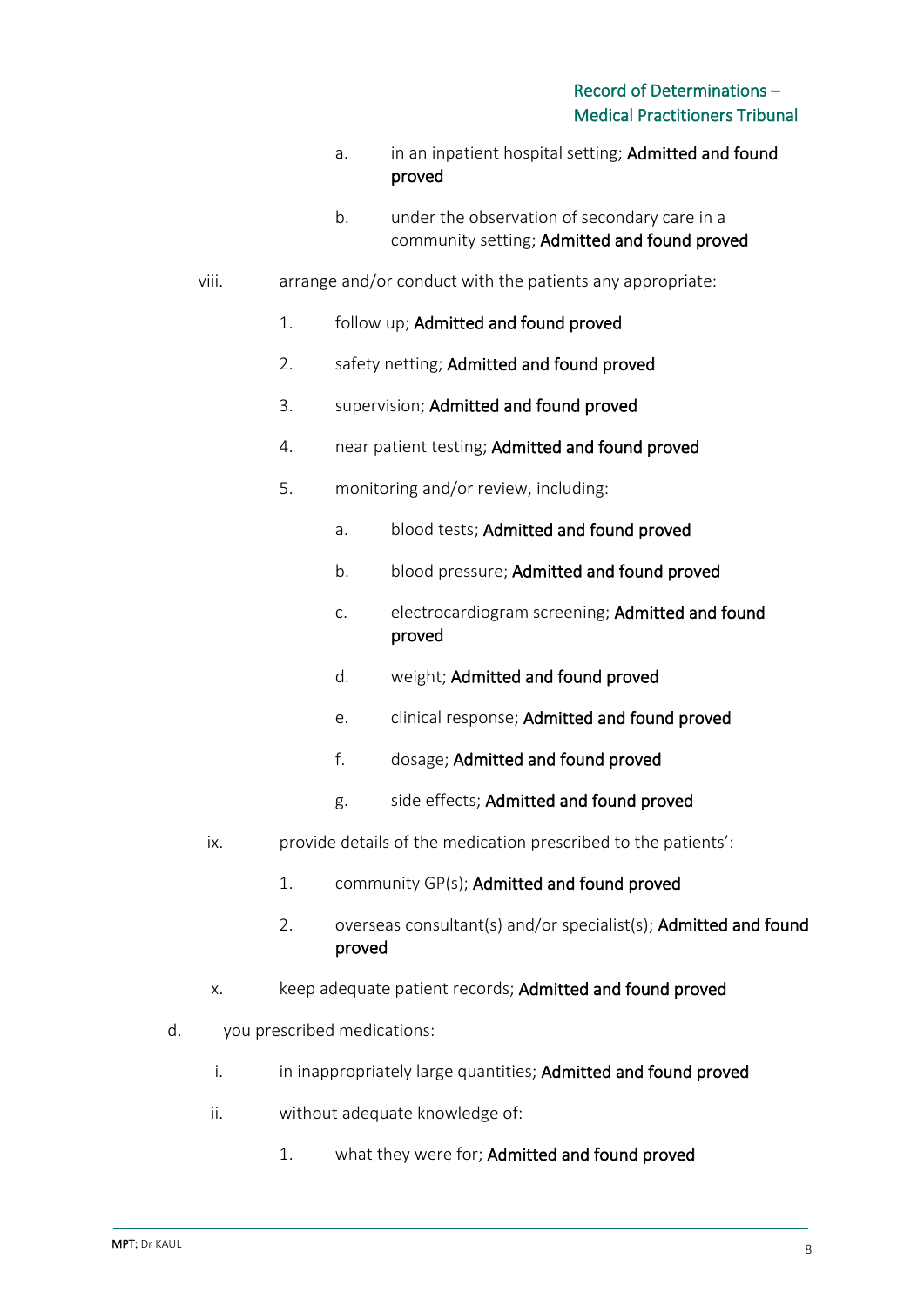- 2. their indications; Admitted and found proved
- 3. the monitoring arrangements they required; Admitted and found proved
- 4. their value; Admitted and found proved
- 5. who was collecting them; Admitted and found proved
- 6. where they were being sent; Admitted and found proved
- iii. iii. in an irresponsible and unsafe manner; Admitted and found proved
- e. your issuing of the Prescriptions could have led to patient:
	- i. harm; Admitted and found proved
	- ii. death. Admitted and found proved

And that by reason of the matters set out above your fitness to practise is impaired because of your misconduct. To be determined

### The Admitted Facts

12. At the outset of these proceedings, through Ms Johnson QC, Dr Kaul made admissions to all paragraphs and sub-paragraphs of the Allegation, as set out above, in accordance with Rule 17(2)(d) of the Rules. In accordance with Rule 17(2)(e) of the Rules, the Tribunal announced these paragraphs and sub-paragraphs of the Allegation as admitted and found proved.

13. Ms Johnson QC also submitted that Dr Kaul admitted misconduct.

#### Witness Evidence

14. Dr Kaul provided his own written witness statements dated 04 and 28 April 2022 and also gave oral evidence at the hearing from 09 – 10 May 2022. In addition, the Tribunal received oral evidence, on Dr Kaul's behalf, from the following character witnesses:

- Mr E, Medical Science Liaison professional, by video link;
- Dr F, Specialist in Mechanical Circulatory Support, Harefield, by video link; and
- Dr G, Divisional Director, Harefield, by video link.

#### Expert Witness Evidence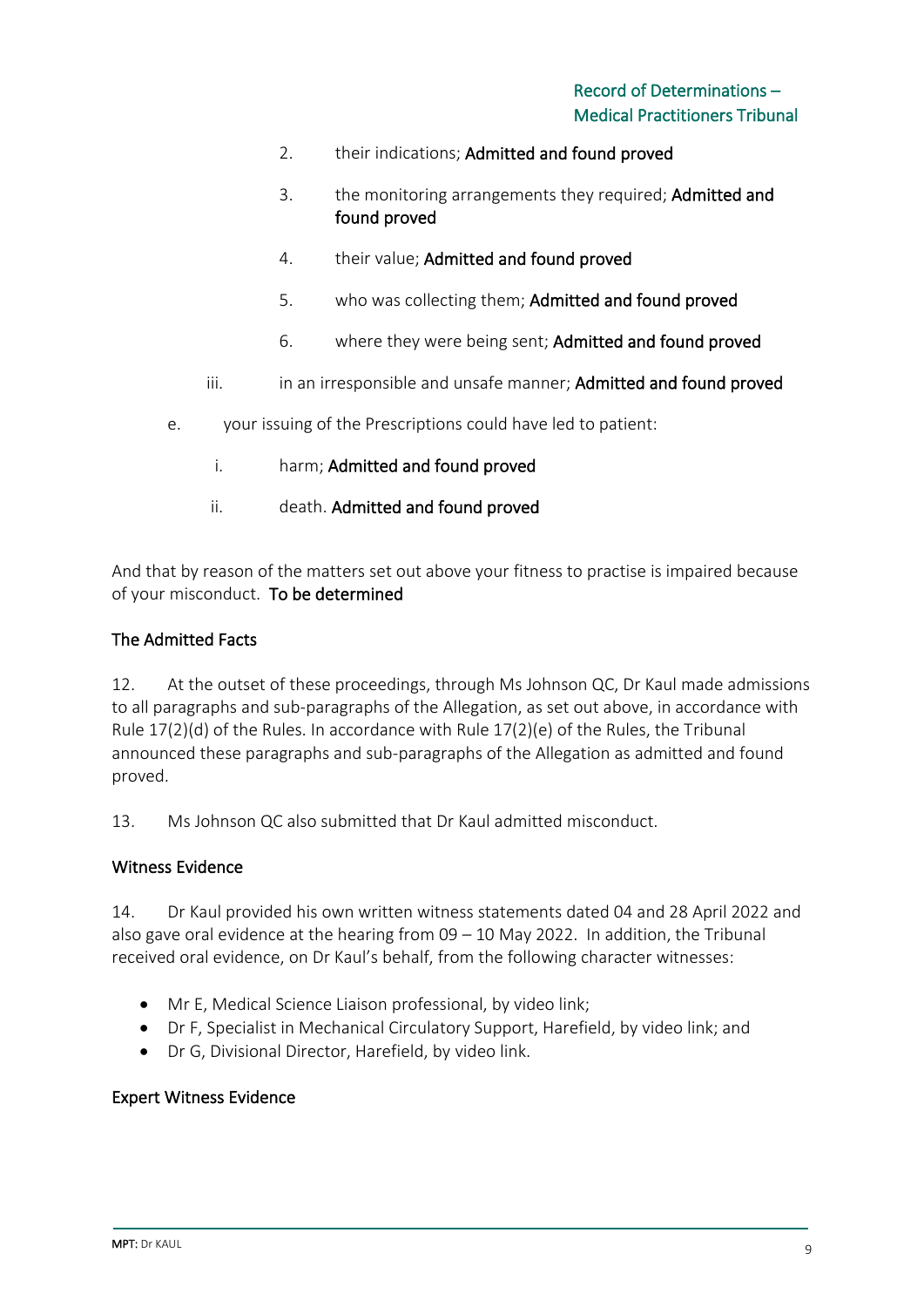15. The Tribunal also received and relied upon the GMC's Expert Report of Dr H, dated 27 March 2020.

### Documentary Evidence

16. The Tribunal had regard to the documentary evidence provided by the parties. This evidence included but was not limited to:

- Witness statement of Mr C, dated 28 April 2015;
- Witness statement of Mr D, dated 10 December 2019;
- CQC inspection report for King Edward VII's Hospital, dated 15 July 2014;
- Letter from Professor I to Pharmacy Department, King Edward VII's Hospital, dated 01 June 2013;
- Handwritten letter from Pharmacy Department, King Edward VII's Hospital to MEC, dated 31 July 2013;
- Email from Mr C to Kool Pharma and MEC, dated 06 May 2014;
- Email from Kool Pharma to Mr C, dated 14 May 2014;
- Emails from Mr C to MHRA, dated 14 and 16 May 2014;
- Email from MHRA to Mr C, dated 15 May 2014;
- Email from Mr C to Kool Pharma, dated 15 May 2014;
- Mr D's MHRA Witness Statement, dated 08 August 2019;
- 167 prescriptions signed by Dr Kaul, with various dates between 13 February 2014 and 20 April 2014;
- Prescriptions sent to Australia, with various dates;
- Prescriptions sent to Poland, with various dates;
- Polish Authorities response to MHRA, with various dates;
- Seven prescriptions discussed in Dr Kaul's MHRA interview, with various dates;
- Dr Kaul's Curriculum Vitae, undated;
- List of talks given by Dr Kaul since 2013, dated 2021;
- Dr Kaul's statement provided to the Medicines and Healthcare products Regulatory Agency ('MHRA') investigation, dated 05 April 2019;
- The transcript of Dr Kaul's interview with MHRA, dated 05 April 2019;
- Human Factors Masterclass slides and information, dated 2012;
- Dr Kaul's 2020 Reflections (as disclosed to the GMC's Case Examiners), dated September 2020;
- Dr Kaul's 2022 Appraisal (full and summary), both dated 22 March 2022;
- Dr Kaul's Appraiser's summaries for years 2017, 2018 and 2019, with various dates;
- Learning Log for Reflections on GMC and local prescribing guidelines, undated;
- Bundle of testimonial letters, with various dates; and
- Recent patient feedback received by the Trust, with various dates.

### Submissions

### On behalf of the GMC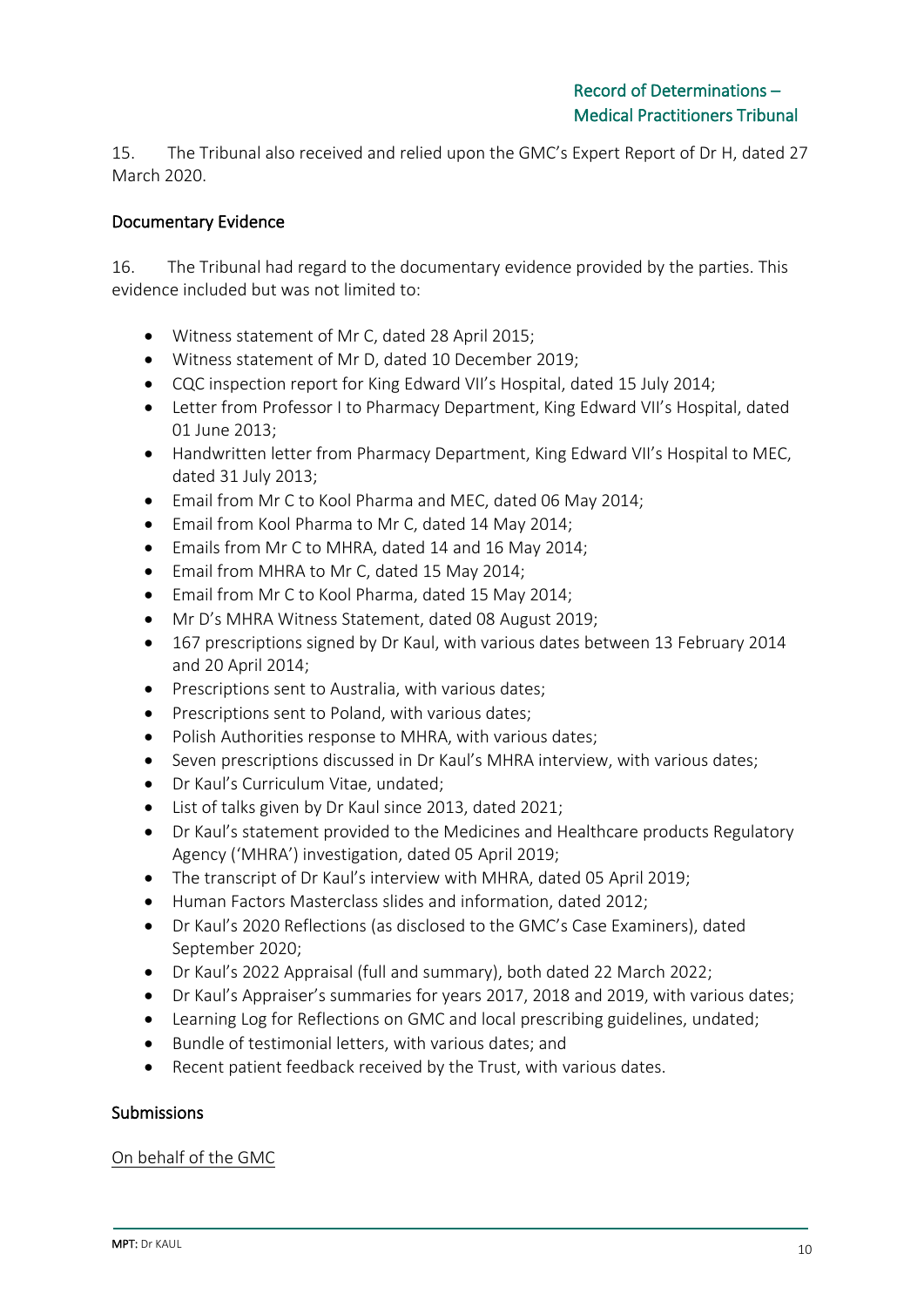17. Mr Slack submitted, on behalf of the GMC, that the facts admitted by Dr Kaul amounted to serious misconduct, such that his fitness to practise is currently impaired. He said that Dr Kaul's misconduct was directly linked to his practice of medicine, in that it involved the completion of 167 prescriptions.

18. Mr Slack reminded the Tribunal that, although Dr Kaul had admitted the Allegation, and conceded that it amounted to misconduct, it was a matter for the Tribunal's own independent assessment as to whether his fitness to practise was thereby impaired.

19. Mr Slack submitted that the serious nature of the misconduct means that Dr Kaul is currently impaired. He said that the GMC contended that Dr Kaul's actions comprised a sustained course of conduct over a period of two months during which Dr Kaul had attended at the Clinic on a weekly basis. Mr Slack stated that, on any view, Dr Kaul's misconduct was not an isolated aberration, albeit that it occurred during a limited period of time.

20. Mr Slack stated that it was astonishing that Dr Kaul signed the Prescriptions on the basis of *'scant'* patient information. He submitted that Dr Kaul did not act on his suspicions, did not chase written assurances that he had sought from the Clinic and could have refused to sign the Prescriptions.

21. Mr Slack submitted that Dr Kaul had no way of knowing if the medications he prescribed were safe, and he prescribed without conducting any Patient examination, checking their medical history, warning of side effects or ensuring that adequate monitoring or follow-up was in place. Mr Slack stated that Dr Kaul's serious misconduct was remarkable given his evidence that patient safety was at the forefront of his mind as a practitioner and that, for example, Dr Kaul had been involved in presenting to his peers on safe prescribing. Mr Slack submitted that Dr Kaul had been, '*flying blind*' when completing the Prescriptions, in that he had very limited information and, in some cases, not even confirmation of the Patient's medical condition.

22. Mr Slack referred the Tribunal to guidance on 'Good Practice in Prescribing and Managing Medicines and Devices', 2013 ('GPP'), and he submitted that there had been a wholesale disregard of Dr Kaul's obligations under GPP. Mr Slack also referred the Tribunal to paragraph 16 of Good Medical Practice ('GMP'), which, he said, plainly set out a practitioner's obligations when prescribing.

23. Mr Slack submitted that Dr Kaul never adjusted the dosage of the medications he was prescribing nor did he request further information for any of the Prescriptions.

24. Mr Slack confirmed that the GMC's position was that the Prescriptions should not have been signed by Dr Kaul, who had simply been transcribing what was in front of him. Mr Slack stated that even the mechanical approach by Dr Kaul had been done inadequately, and he referred the Tribunal to those prescription request forms where the Patient's medical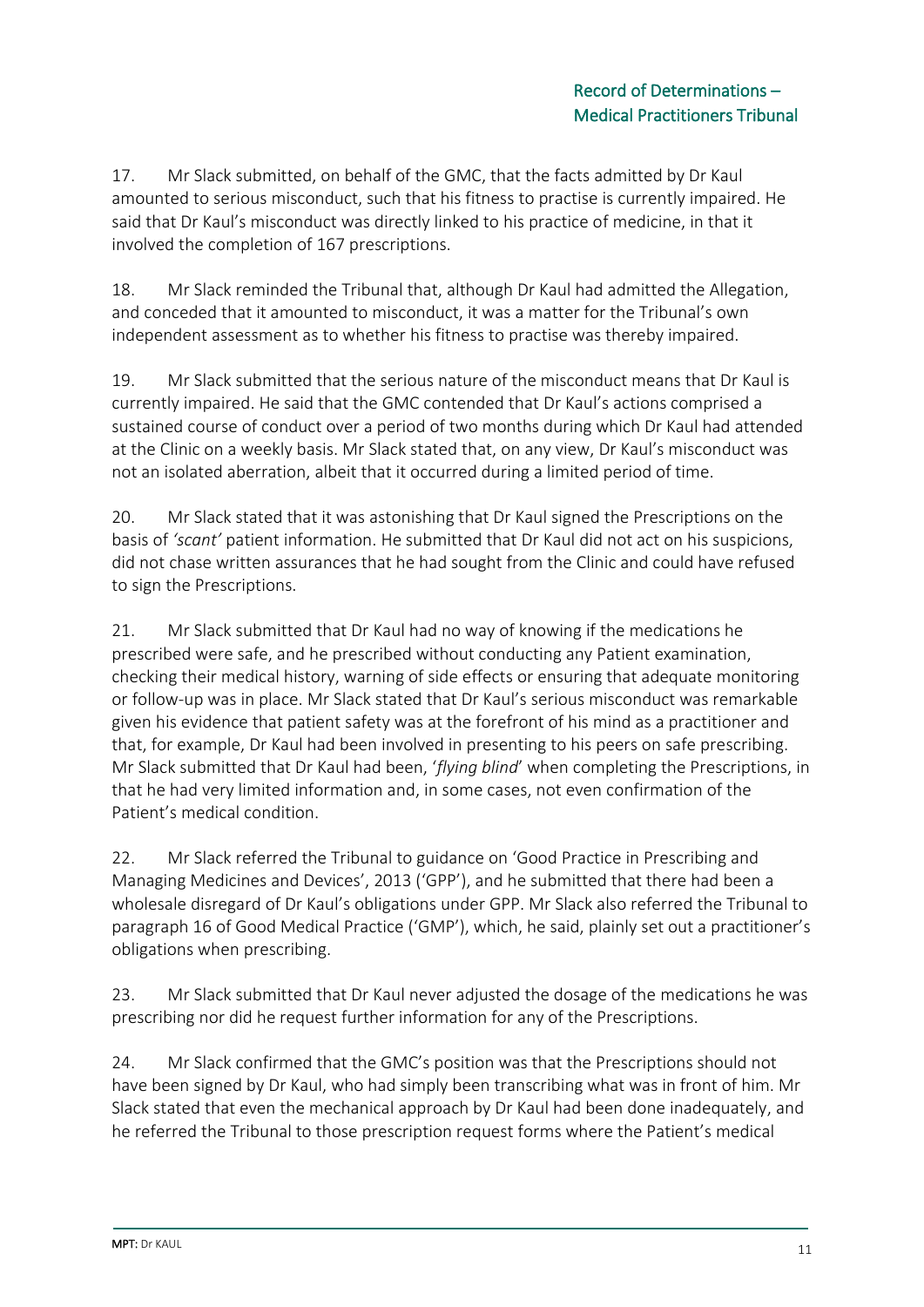condition had not been set out. Mr Slack said that, on any view, Dr Kaul took a cavalier and reckless approach to the signing of the Prescriptions.

25. Mr Slack submitted that, although the signing of the Prescriptions was described as a humanitarian venture, many involved Patients in developed countries where the medications could have been accessed. Mr Slack said that Dr Kaul had failed to heed a number of red flags, and he reminded the Tribunal that paragraph 1e of the Allegation highlighted that the issuing of the Prescriptions could have led to patient harm or death.

26. Mr Slack reminded the Tribunal that it had received very powerful evidence about Dr Kaul's skills and attributes that demonstrated that he was of good standing. Mr Slack acknowledged that Dr Kaul did not present a risk to public safety and that the Tribunal might be easily persuaded that the risk of repetition was low. In addition, he stated that a number of testimonials pointed to Dr Kaul's skills and achievements, which needed to be weighed in the balance. Mr Slack submitted that, whilst Dr Kaul had provided considerable evidence of reflection, he contended that there is a disconnect between the evidence of insight provided by Dr Kaul and the wholesale disregard of safety measures in relation to the Prescriptions.

27. Mr Slack submitted that, even if the Tribunal was satisfied that Dr Kaul had full insight, it did not follow that his fitness to practise was not impaired. He stated that the need to maintain public confidence in the profession, as well as the need to uphold proper standards, required a finding of impaired fitness to practise.

28. Mr Slack submitted that the GMC's position was that Dr Kaul had engaged in remediation but added that some forms of impairment are harder to remediate than others and that this went to the original seriousness of the Allegation. He added that, although Dr Kaul had reflected long and hard, and had taken steps to ensure that this would not happen again, the wider public interest demanded a finding of current impairment.

# Dr Kaul

29. Ms Johnson QC submitted that if there was ever a case of an isolated lapse in an otherwise brilliant career, it is this. She stated that if someone makes a mistake, they deserve a second chance. She added that some types of misconduct, such as dishonesty, sexual misconduct and violence, are so egregious that it would be difficult for a doctor to remediate, but that this was not such as case. Ms Johnson QC contended that a finding of impairment was not required in the public interest.

30. Ms Johnson QC submitted that the true gravamen of Dr Kaul's misconduct was that he had not undertaken further enquiries, had not examined Patient records or complied with the requirements as to the need for review or safety netting. She stated that the dosages prescribed by Dr Kaul were not innately dangerous but had the potential to be so. Ms Johnson QC submitted that these were clinical failings. She added that, had Dr Kaul flouted GMC guidance for his own ends, then the public interest might demand impairment. She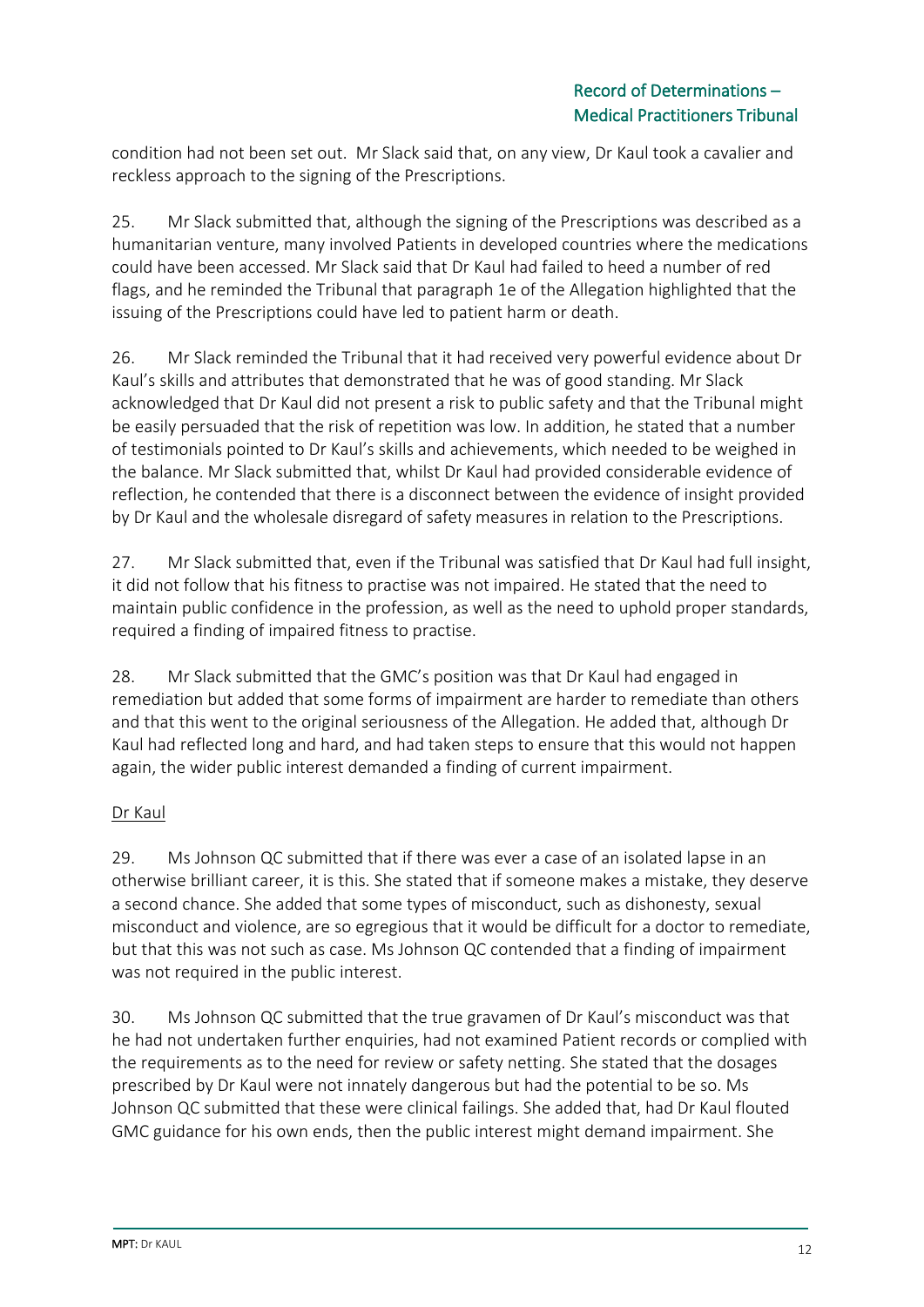reminded the Tribunal that this was not a conviction case or one involving allegations of dishonesty or probity issues.

31. Ms Johnson QC submitted that it would be harsh in the extreme to conclude that this misconduct was so egregious, when Dr Kaul had found himself caught in a web of deception. She added that there had, during the hearing, been suggestions that Dr Kaul must have known that the prescribing scheme was improper and that he turned a blind eye. However, she submitted that such suggestions were contrary to the evidence and that they should not influence the Tribunal's judgement. She reminded the Tribunal that this was not a fraud, probity or dishonesty case.

32. Ms Johnson QC submitted that Dr Kaul's misconduct was not so serious as to make it necessary to find current impairment. She stated that the context of Dr Kaul's misconduct was very important and had been notably absent from the GMC's submissions. She added that those behind the scheme were sophisticated and that other doctors had also been deceived; she said that it was only Mr C's doggedness and tenacity that exposed the scheme.

33. Ms Johnson QC stated that what seems obvious now was not necessarily obvious in 2014 and she said it was inconceivable that, if Dr Kaul appreciated the red flags at the time, he would have signed the Prescriptions. That, she submitted, would run counter to everything he stood for. Ms Johnson QC submitted that Dr Kaul did not derive any tangible benefit in signing the Prescriptions, either personally or professionally. She added that working for the Clinic would not have enhanced Dr Kaul's NHS career and she questioned why he would risk imperilling such a career.

34. Ms Johnson QC reminded the Tribunal that Mr Slack had asked why Dr Kaul's *'antennae were not alert to the red flags'*; she answered that question by stating that, once his blinkers were on and he missed them at the outset, there was no reason why his blinkers would be removed at a later stage. She submitted that Dr Kaul viewed his contribution as humanitarian service. Ms Johnson QC stated that, although the GMC had poured scorn on the notion of First World countries requiring access to medications, Mr E confirmed that even countries with sophisticated healthcare systems, such as Germany, can have supply problems.

35. Ms Johnson QC submitted that Dr Kaul regarded his role in the signing of the prescriptions as one of transcriber, rather than prescriber. She said that once that idea was fixed in Dr Kaul's mind, he had no reason to further question it. She added that Dr Kaul's work at the Clinic was minuscule, relative to his overall responsibilities. Ms Johnson QC contended that repetition, in this context, '*did not make it more serious, because the dye was cast at the beginning and the blinkers went on'* and the longer it continued, the less reason he had to question it.

36. Ms Johnson QC submitted that impairment might be engaged if his conduct had seeped into his NHS work, but it had not done so. She added that, in his NHS work, Dr Kaul does everything that he had failed to do at the Clinic, namely conducting his work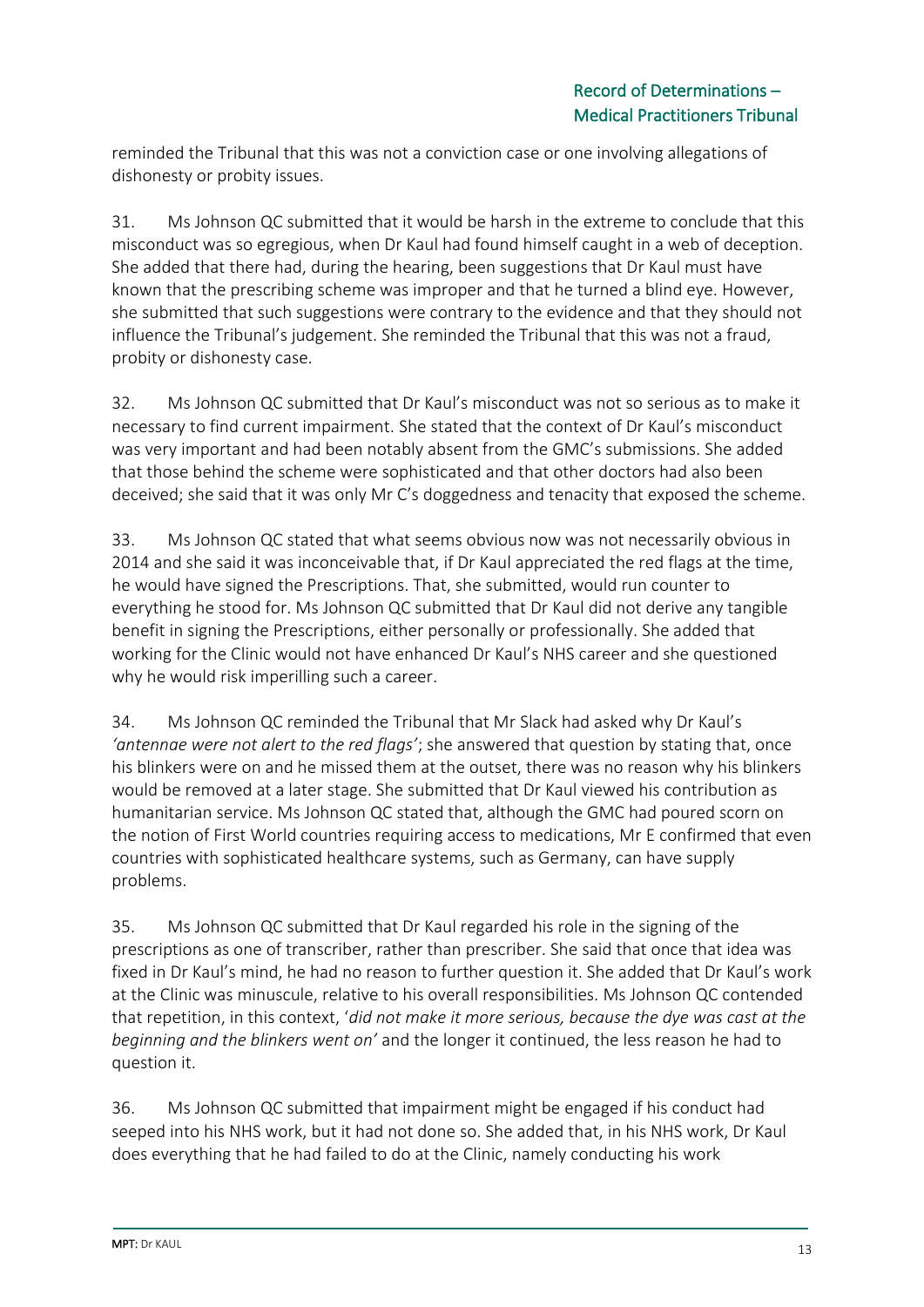meticulously. Ms Johnson QC asserted that it was that contrast which means that a finding of impairment cannot be justified.

37. Ms Johnson QC submitted that Dr Kaul's motivation was an important issue. She stated that he wrongly believed that he was providing a service and she reminded the Tribunal that dishonest intent had not been alleged. She asserted that Dr Kaul had insight into his misconduct and that he had remediated. She added that it was instructive that Mr D, an experienced investigator, said that Dr Kaul was the most cooperative of the three doctors he investigated and believed that Dr Kaul was duped.

38. Ms Johnson QC submitted that Dr Kaul did not charge the twenty pounds per prescription which he was entitled to. She added that Dr Kaul was not interested in money or fame and that his motive was to help patients in need and in other jurisdictions. She stated that, however misguided Dr Kaul had been, there were no deep seated or attitudinal reasons why his fitness to practise is impaired. She reminded the Tribunal that Dr G said that Dr Kaul wanted to help people.

39. Ms Johnson QC acknowledged that Dr Kaul had struggled to explain why he had acted in a way that was out of character. However, she said that Dr Kaul believed that he had been very busy, naïve, trusting and mechanistic. Ms Johnson QC added that the accumulation of these factors had led to the issues in this case.

40. Ms Johnson QC made submissions as to Dr Kaul's remediation. She submitted that in 2014, Dr Kaul did not want to disappoint anyone; he knew and trusted Professor I, who had offered him work at the Clinic. She added that, at the Clinic, Dr Kaul was isolated, in contrast to his NHS work setting. She stated that, around the time of the misconduct, Dr Kaul had a significant workload which included sole responsibility for setting up a new respiratory unit as a '*voluntary adjunct*' to his substantive role as Consultant. In addition, she said that he had teaching and other commitments, as well as XXX children and a lengthy commute. Ms Johnson QC submitted that, since 2014, Dr Kaul has established a new team, is no longer responsible for intensive care, is able to delegate more work and is no longer overloaded with work. She stated that, in 2010, Dr Kaul had the assistance of one junior doctor, whereas in 2017 he had two cohorts of staff. She added that Dr Kaul was now better able to manage his time, was no longer, '*running at 100 miles per hour*' and had learned to say, '*no*'.

41. Ms Johnson QC submitted that Dr Kaul recognised that his misconduct was a shameful experience, but stated that Dr Kaul had reorganised his responsibilities, such that the Tribunal could be sure that he had remediated and could properly focus on his responsibilities.

42. Ms Johnson QC contended that Dr Kaul trusted his colleagues and that such trust is embedded in professional life. She added that Professor I was older, more experienced and that Dr Kaul had no reason to distrust him. She said that Dr Kaul did not want to be unhelpful to Professor I and had been naïve. She also reminded the Tribunal of Dr Kaul's evidence that he does not enjoy confrontation and achieves things by *'bringing people with him'*. She added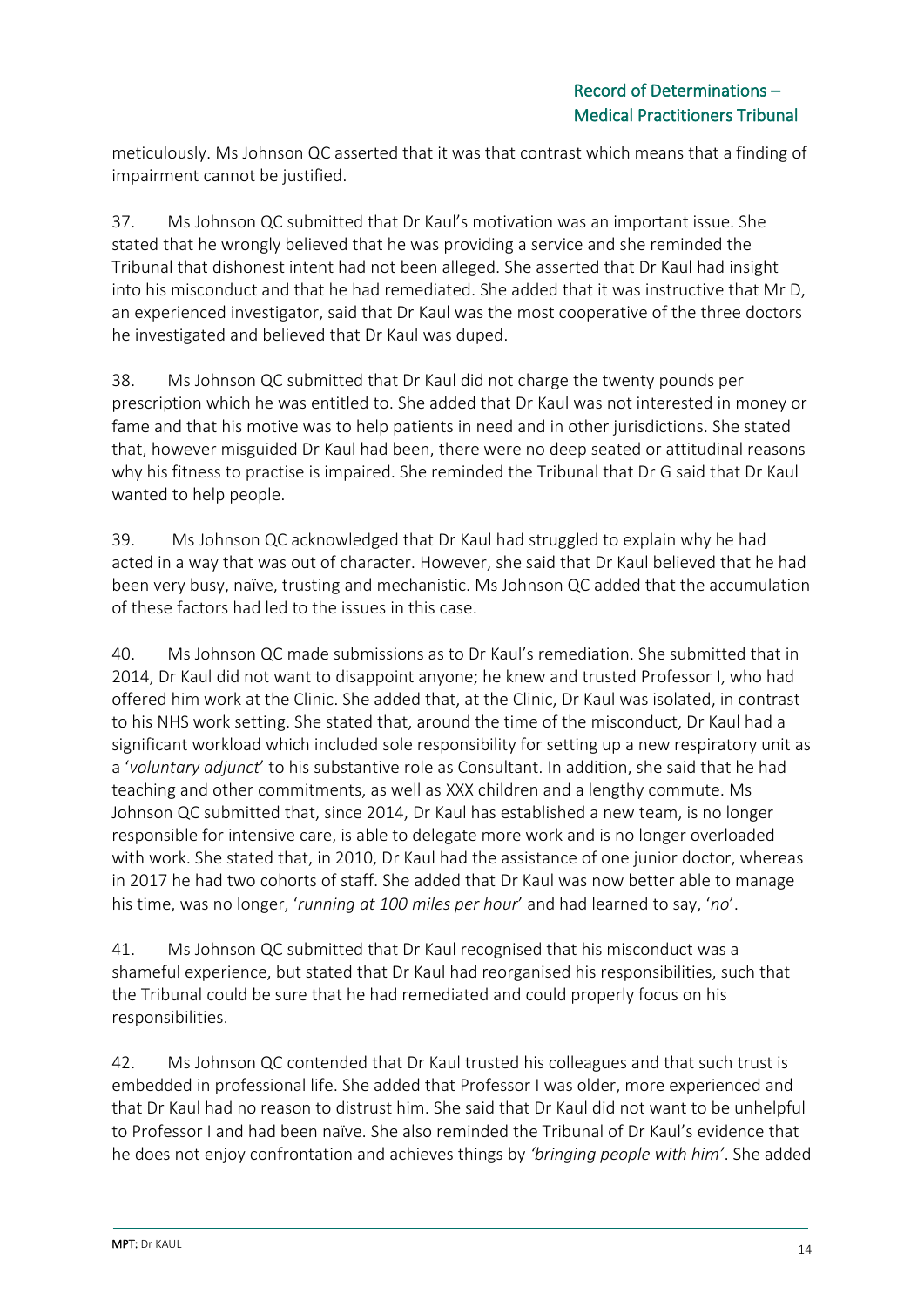that the impact of this event on Dr Kaul was devastating and was highly unlikely to be repeated.

43. Ms Johnson QC reminded the Tribunal that the Allegation related to events 8 years ago and stated that there was an obvious contrast between the circumstances relating to the Allegation and Dr Kaul's everyday practice. She acknowledged that, in failing to properly investigate matters relating to the Prescriptions, Dr Kaul could have jeopardised patient safety. She stated that Dr Kaul is meticulous in his work at Harefield and had achieved a 100% survival rate in very critical patients; she added that the complex prescribing undertaken by Dr Kaul during the pandemic had not only been safe but life enhancing. Ms Johnson QC reminded the Tribunal that Dr Kaul, in 2009, was one of the first Darzi fellows and that his work as a fellow had concentrated on safety and patient care. She stated that that Dr Kaul has taught the Human Factors masterclass and had shown that he was fascinated by patient safety, which was central to his way of working. Furthermore, Ms Johnson QC reminded the Tribunal that Dr Kaul had established a patient safety committee, and has led other patient safety initiatives, at Harefield.

44. Ms Johnson QC submitted that Dr Kaul is committed to never becoming involved in third-party prescribing again. She added that the average-minded person would have confidence in Dr Kaul and she said that the testimonials indicated that patients, even with knowledge of his misconduct, had the utmost confidence in him. She stated that Dr Kaul had progressed from anger, at being told of the Allegation, to deep reflection of his own failings. Ms Johnson QC contended that Dr Kaul's use of the word '*slip*', to describe the 2014 incident, should not be emphasised as he had clearly acknowledged that it was a significant failing. She stated that Dr Kaul has not sought to diminish or dilute his culpability and he had been open in disclosing that he had signed other prescriptions for the Clinic. She asserted that there was clear evidence from Dr Kaul's appraisals, and reflections, that he was a safe doctor. Ms Johnson QC submitted that, in such circumstances, a finding of impairment was not necessary.

# The Tribunal's Approach and the Relevant Legal Principles

45. The Tribunal reminded itself that, at this stage of proceedings, there is no burden or standard of proof, and the decision relating to impairment is a matter for the Tribunal's judgement alone.

46. In approaching the decision, the Tribunal was mindful of the two-stage process to be adopted: first whether the facts as found proved amounted to misconduct, which was serious, and secondly whether, as a result of any serious misconduct, fitness to practise is impaired.

47. The Tribunal took into account that Dr Kaul had admitted that his actions in relation to the Allegation had amounted to misconduct and reminded itself that it was required to establish whether Dr Kaul's misconduct was serious. The Legally Qualified Chair advised the Tribunal that, in the case of *Nandi v General Medical Council [2004] EWHC*, the Court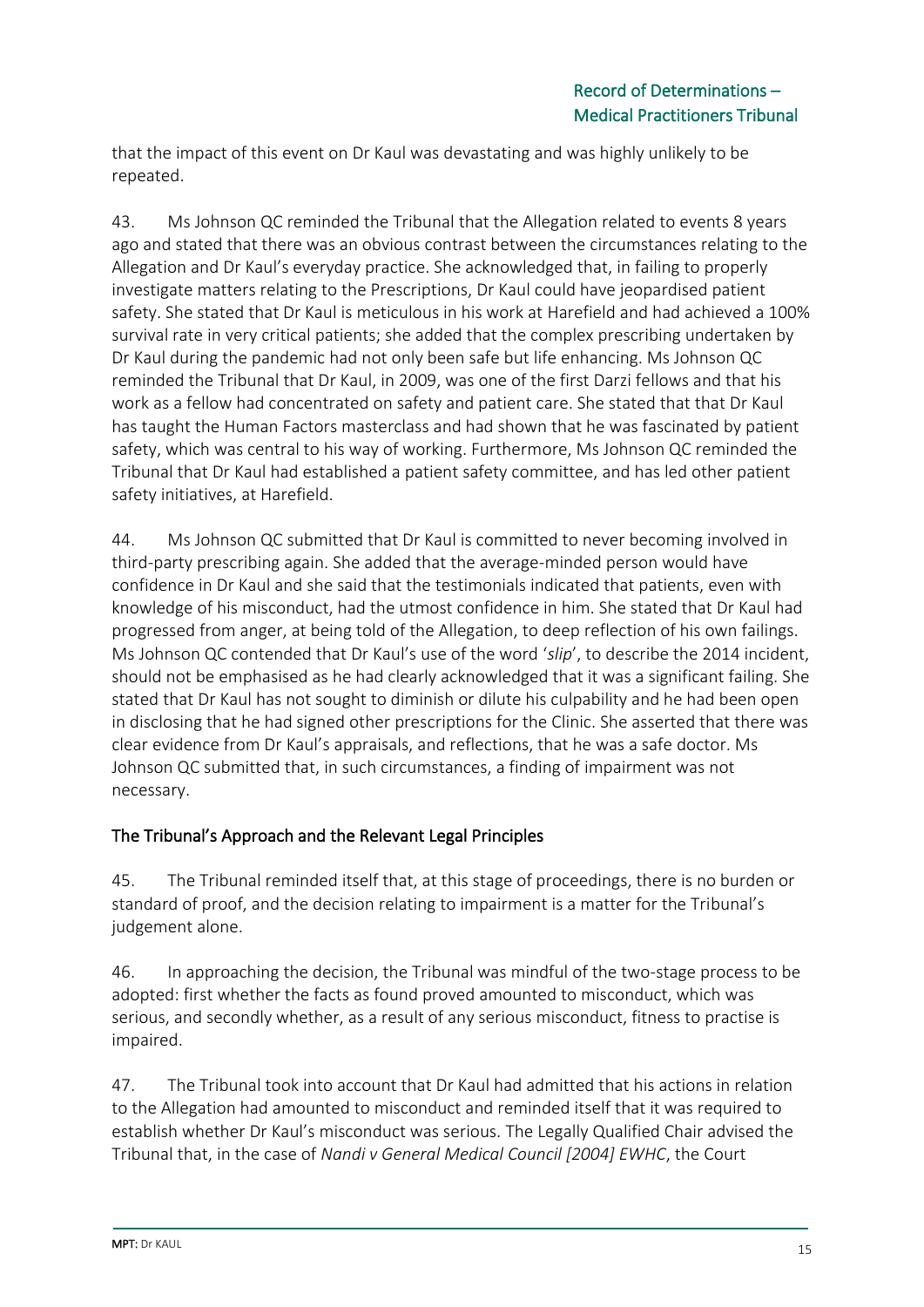emphasised the need to give the issue of seriousness proper weight. In that case, the Court observed that, in other contexts, serious professional misconduct had been referred to as '*conduct which would be regarded as deplorable by fellow practitioners*'. Collins J stated that, '*obviously dishonest conduct can very easily be regarded as serious professional misconduct, but conduct which does not amount in any way to dishonesty can constitute serious professional misconduct if it falls far short of the standard that is considered appropriate by the profession*'.

48. The Tribunal must determine whether Dr Kaul's fitness to practise is impaired today, taking into account his conduct at the time of the events and any relevant factors since then, such as whether the matters are remediable, have been remedied and any likelihood of repetition.

49. The Tribunal reminded itself of the statutory overarching objective which is to protect the public and which includes to:

- protect, promote and maintain the health, safety, and well-being of the public,
- to promote and maintain public confidence in the medical profession, and
- to promote and maintain proper professional standards and conduct for members of that profession.

# The Tribunal's Determination on Impairment

### Serious Misconduct

50. The Tribunal first considered whether the facts, as found proved in the Allegation, are a sufficiently serious departure from the standards of conduct reasonably expected of Dr Kaul, to amount to serious misconduct. The Tribunal noted that Dr Kaul made full admissions to the Allegation and also admitted that his actions amounted to misconduct. However, through Ms Johnson QC, Dr Kaul denied that his conduct amounted to serious professional misconduct.

51. The Tribunal had regard to the provisions of GPP and, in particular, those paragraphs of the guidance highlighted in the GMC's Expert Report ('the Expert Report') prepared by Dr H. The Tribunal also had regard to the provisions of GMP, specifically the following elements of paragraph 16:

*'16 In providing clinical care you must:* 

*a. prescribe drugs or treatment, including repeat prescriptions, only when you have adequate knowledge of the patient's health and are satisfied that the drugs or treatment serve the patient's needs* 

*b. provide effective treatments based on the best available evidence* 

*d. consult colleagues where appropriate*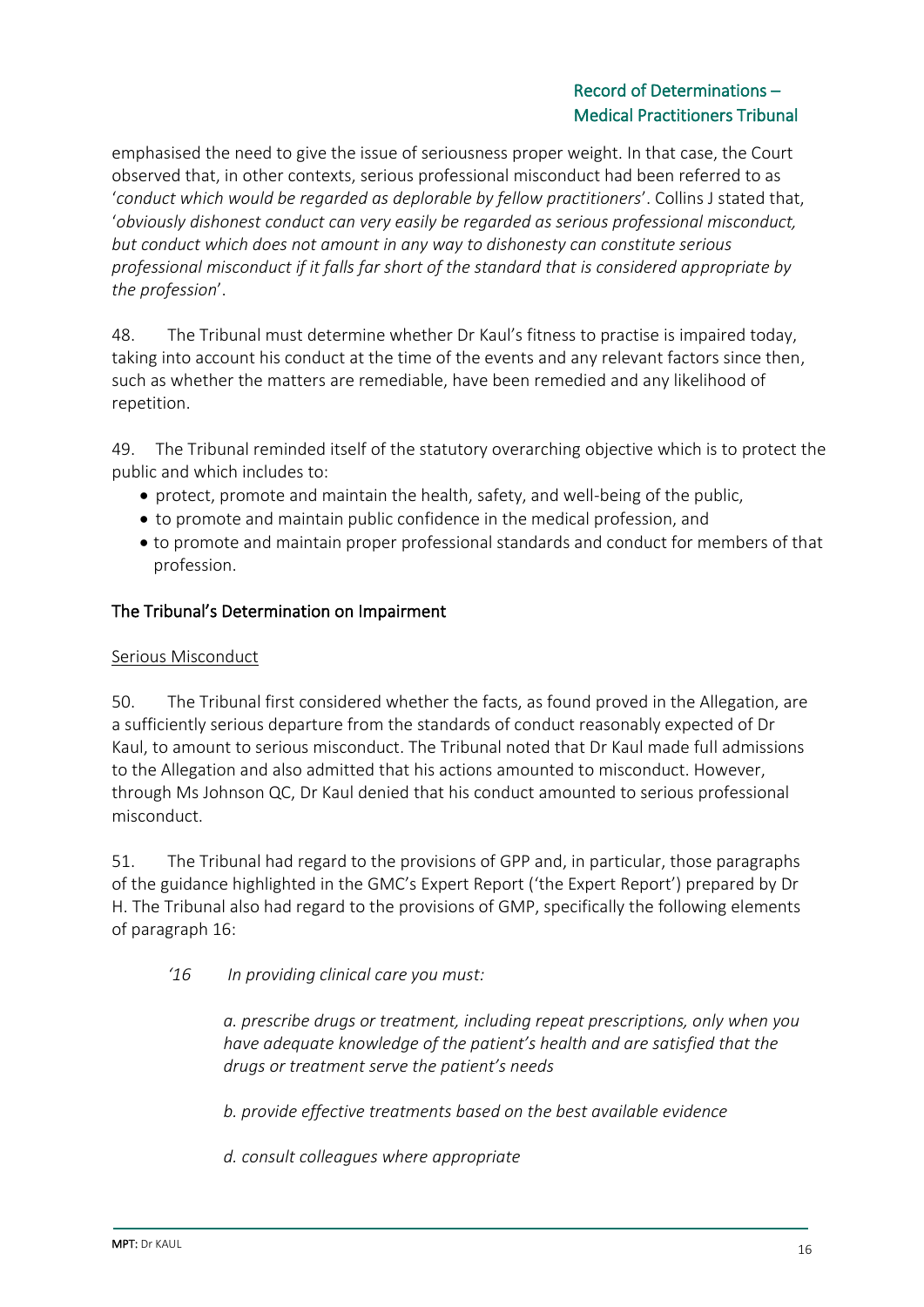*f. check that the care or treatment you provide for each patient is compatible with any other treatments the patient is receiving, including (where possible) self-prescribed over-the-counter medications'*.

52. The Tribunal noted that the Expert Report concluded that Dr Kaul's conduct was seriously below the expected standard in that he:

- prescribed hospital only medications in the community, unsupervised or without review or monitoring, which in Dr H's opinion could have led to patient harm or death;
- prescribed large quantities of hospital only medication (some outwith the BNF recommendation), with no monitoring arrangements agreed;
- prescribed in an irresponsible and unsafe manner, being unfamiliar with some of the medications he was prescribing;
- inappropriately transcribed and issued third party prescriptions at the request of a pharmacy;
- did not have sufficient clinical information from the third-party prescription request form, but prescribed anyway;
- should have contacted the Patients but he did not;
- failed to arrange assessments and examinations of the Patients;
- failed to have adequate knowledge of the third-party Patients' health by not reviewing their medical records or contacting their overseas doctors;
- failed to discuss the Patients with their overseas specialist or family doctor/ GP;
- failed to ensure that the Patients were adequately monitored; and
- failed to ensure that safeguards were in place in respect of any of the Prescriptions.

53. The Tribunal took the view that the potential consequences of Dr Kaul's misconduct were relevant. It was apparent from Mr C's statement that some, if not all, of the Patients were fictitious. The Tribunal considered that, if any of the Patients did exist, then they had potentially been at risk of harm for the reasons set out in the Expert Report. However, the effect of Dr Kaul's actions, in relation to the non-existent Patients, was that a large quantity of hospital only medication had potentially been released to the unregulated market, as described by Mr C, causing a possible risk of harm to any person to whom those medications were sold or otherwise provided.

54. The Tribunal considered that Dr Kaul's actions were not a one-off. He accepted in his evidence that, between 13 February 2014 and 20 April 2014, he had attended at the Clinic on nine separate occasions, during which he had transcribed, signed and issued the Prescriptions. Dr Kaul also stated that he had, to a more limited extent, continued to attend at the Clinic up to August 2014, although his actions from 21 April 2014 formed no part of the Allegation.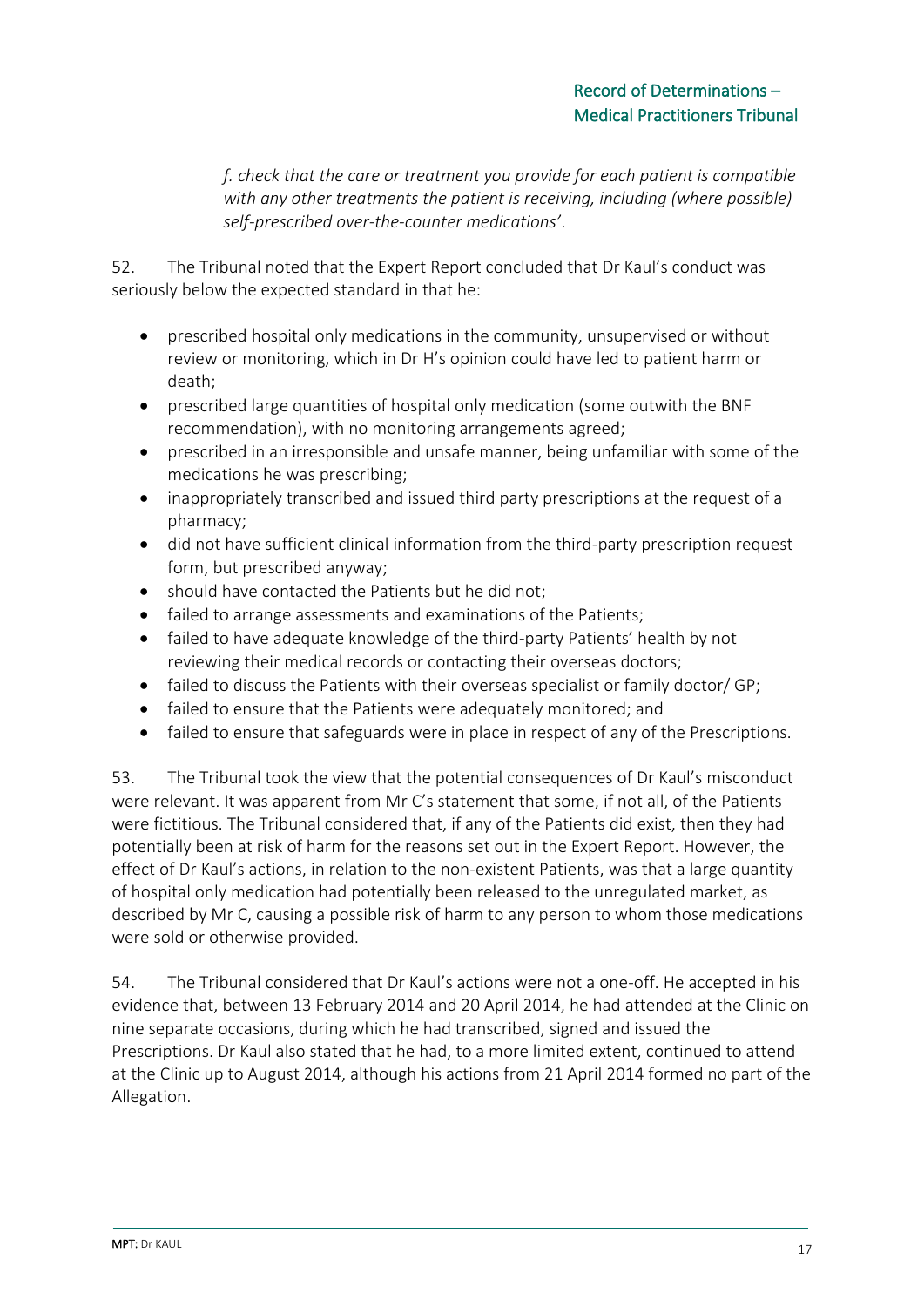55. In view of the conclusions set out in the Expert Report, and in light of the potential consequences, which included the risk of harm to patients or the general public, the Tribunal considered that Dr Kaul's actions amounted to misconduct which was serious.

# Impairment by reason of misconduct

56. Having determined that the Allegation amounted to misconduct which was serious, the Tribunal went on to consider the issue of impairment.

57. The Tribunal first considered the context in which the misconduct had occurred. The Tribunal noted that it was not alleged by the GMC that Dr Kaul had been dishonest, or that his actions had involved the commission of any criminal offence.

58. Dr Kaul's evidence to Mr D was that he first met Professor I, and his associate Dr J, in late 2010 at a lecture, being given by Dr Kaul. He stated that Professor I had, at that time, told him about the Clinic and made the suggestion that Dr Kaul could undertake private work there. Dr Kaul said that he did not, initially, take up Professor I's offer until it was repeated, in around 2012/13, when they met again at another lecture.

59. The work that Dr Kaul undertook for the Clinic was two-fold – first, he would have a consultation with a private patient at the Clinic's premises in Harley Street; secondly, he would be left with a 'clip' of prescription request forms, from which he transcribed, signed and issued the Prescriptions. Dr Kaul told the Tribunal that he would typically attend at the Clinic after 6pm and spend around an hour there. He said that he split the two parts of his work at the Clinic roughly, '50/50', spending 30-45 minutes with the private patient and around 30 minutes completing the Prescriptions. He described his completion of the Prescriptions as, '*mechanistic*'; he said he believed that his role was to transcribe the request forms and that the, '*primary Physician*', namely the foreign doctor who completed the request form, had seen the relevant Patient and had taken into account their medical history.

60. Dr Kaul said he had been told by Professor I and Dr J that the Prescriptions were being completed for humanitarian purposes. Dr Kaul said that he may have charged the Clinic the agreed fee for one or two of the private patients he saw but had not charged the Clinic any fee for completing the Prescriptions. Dr Kaul confirmed that, in around August 2014, he stopped attending at the Clinic because it was not worth his while travelling across London for a small number of referrals.

61. The Tribunal took the view that Dr Kaul had trusted Professor I and Dr J because he had met them in a professional context, namely the lecture circuit that Dr Kaul attended. He said that Professor I and Dr I had asked relevant and probing questions at the lectures and the Tribunal considered it likely that this had reinforced their credibility in the mind of Dr Kaul.

62. Dr Kaul told the Tribunal that, in 2014, he had limited experience of undertaking private work in addition to his responsibilities at Harefield. He stated that, since 2015, he has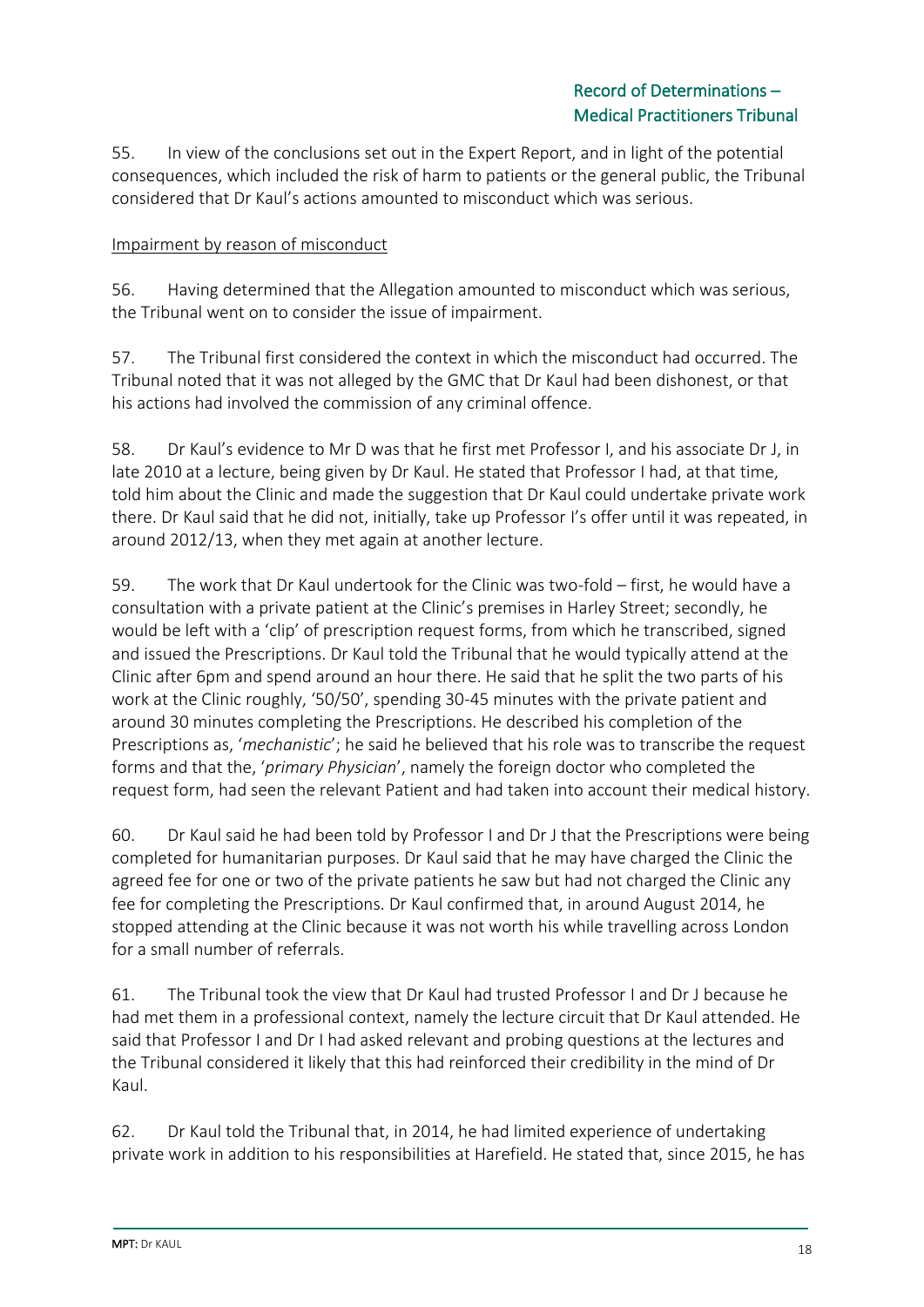held private practising privileges at Cromwell hospital, but has seen only a few private patients because his interest lies in his NHS work. Given his limited experience of private work, the Tribunal considered that Dr Kaul's work for the Clinic fell outside his normal, 'comfort zone', and the network of trust and governance that the NHS brings. The Tribunal considered it likely that the Clinic had, in Dr Kaul's mind, an air of legitimacy given that he trusted Professor I and Dr J and that he was seeing private patients at the Clinic, which was based on Harley Street.

63. The Tribunal concluded that Dr Kaul had attended at the Clinic in good faith and genuinely believed, albeit wrongly, that his completion of the Prescriptions was part of a humanitarian service. That Tribunal noted that Dr Kaul's agreed fee for issuing the Prescriptions would have been in excess of £3,000, but that he had not made any charge for them. Dr H opined that she would not have expected Dr Kaul to charge for a humanitarian service, which reinforced the Tribunal's view as to Dr Kaul's belief in the altruistic nature of his work in issuing the Prescriptions. The GMC had highlighted that a number of the Prescriptions were for, 'First World' countries such as the USA, Australia and Belgium; it was suggested, as a result, that Dr Kaul's belief in the humanitarian nature of his work was not credible. However, the Tribunal noted the evidence of Mr E, a professional within the pharmaceutical industry, that countries (such as Germany) with sophisticated healthcare systems can have supply problems for certain medications.

64. Given that context, the Tribunal considered that, although he had been naïve, Dr Kaul had unwittingly allowed himself to be involved in the potentially criminal scheme being operated by the Clinic and the Pharmacy. It agreed with Mr D's opinion that Dr Kaul had been, '*duped*'.

65. The Tribunal considered whether Dr Kaul's misconduct was easily remediable, whether it had been remedied and whether his misconduct was likely to be repeated.

66. The Tribunal took the view that Dr Kaul's misconduct, though serious, was capable of remediation. It considered that the misconduct had largely been the result of Dr Kaul's naivety and his misguided, but genuine, belief that his role was to transcribe the Prescriptions as part of a humanitarian effort. Dr Kaul had, in the Tribunal's view, been deceived as to the true nature of his work and had been too trusting, and insufficiently aware of the 'red flags' that should have caused him to pause and reflect. The Tribunal concluded that, in such circumstances, Dr Kaul's misconduct was not so egregious as to be irredeemable or incapable of remediation.

67. In his witness statement, Dr Kaul explained that, in 2014, he had a very heavy workload at Harefield which was focussed on ICU work. He stated that, in addition to those responsibilities, he provided regular teaching sessions to colleagues and was also, outwith his job plan, trying to establish a respiratory service at Harefield. He stated that his respiratory work, which included 4 half day clinics, was in addition to his ICU commitments, and was unpaid, being a, '*voluntary adjunct'* to the ICU work. The Tribunal accepted Dr Kaul's evidence that, in 2014, he was being, '*dragged from pillar to post'* and that his workload was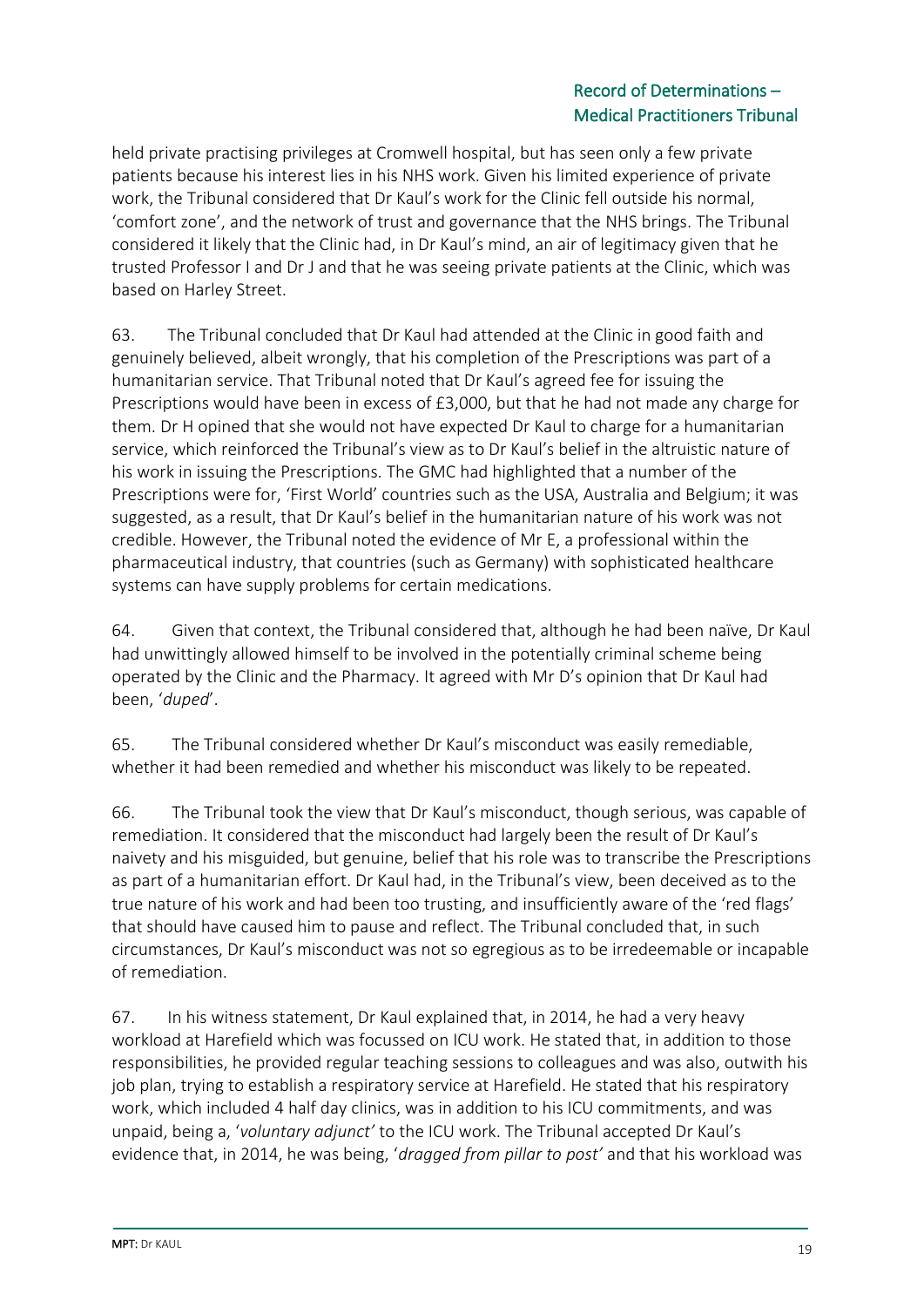very heavy. It considered that the pressure of Dr Kaul's work commitments, in 2014, had been a significant factor which had led him to ignore the red flags in relation to his work at the Clinic, and to adopt a mechanistic approach to the completion of the Prescriptions.

68. The Tribunal noted Dr Kaul's evidence that, since 2017, his job plan at Harefield has been split 50/ 50 between ICU work and respiratory work. He described having relinquished much of his previous responsibility for management of the ICU team, such that he could focus on his role as Head of the Respiratory Department. He stated that, since April 2020, he has had a team of junior doctors and a nurse specialist assisting him with respiratory work, so that he is able to delegate and share responsibility for in-patient referrals. Dr Kaul expressed the view that his working week was now more structured, than it was in 2014, and that he was better able to manage his workload. He also expressed the view that his promotion to Head of Harefield's lung division, and the appointment of colleagues to the respiratory team, had enabled him to say, '*no*', to work which, in 2014, he might have felt obliged to accept. Dr Kaul also stated that he now undertakes less research than he used to, such that he can focus on the respiratory department.

69. In his statement, Dr Kaul explained that, since December 2015, he has, on a number of occasions, delivered a full-day training course, with others, entitled, 'The Human Factor in Patient Safety'. He regarded his teaching of that course as an important component of his reflection and learning. The Tribunal was provided with the presentation slides for the Human Factors course, which seeks to highlight the, '*vulnerability of the human condition and the realisation that even outstanding clinical knowledge and skill may not be enough to deliver safety*'. The course notes state that, '*when overloaded we all become incompetent… and our judgement goes*'.

70. The Tribunal noted a written reflective statement that Dr Kaul prepared in 2020. In that statement he acknowledged that he had not given the completion of the Prescriptions the attention it deserved and he said he took full responsibility for his conduct. In the reflective statement, Dr Kaul confirmed that he had re-familiarised himself with the GMC and national prescribing guidelines and was now fully aware of the guidance on remote prescribing. In addition, he stated that he has undertaken a detailed review of the local prescribing guidelines at Harefield. The Tribunal was provided with Dr Kaul's learning log, updated in April 2021, relating to GMC good practice in prescribing and managing medicines. In that log, Dr Kaul set out a number of the learning points he had derived from his review of guidelines for Harefield.

71. Dr Kaul, in his witness statement, confirmed that, in September 2020, he completed mandatory training on medicines management awareness, which is to be repeated in September 2022. He stated that he has read, '*Appropriate Prescribing of Medications: An Eight Step Approach*' by Madelyn Pollock, and is currently undertaking a 9-module, '*Prescribing Safely Assessment (PSA) Crash Course*'.

72. The Tribunal was provided with copies of Dr Kaul's appraisal summaries from 2017, which acknowledge that he has reflected on the extent and balance of his workload. Dr G,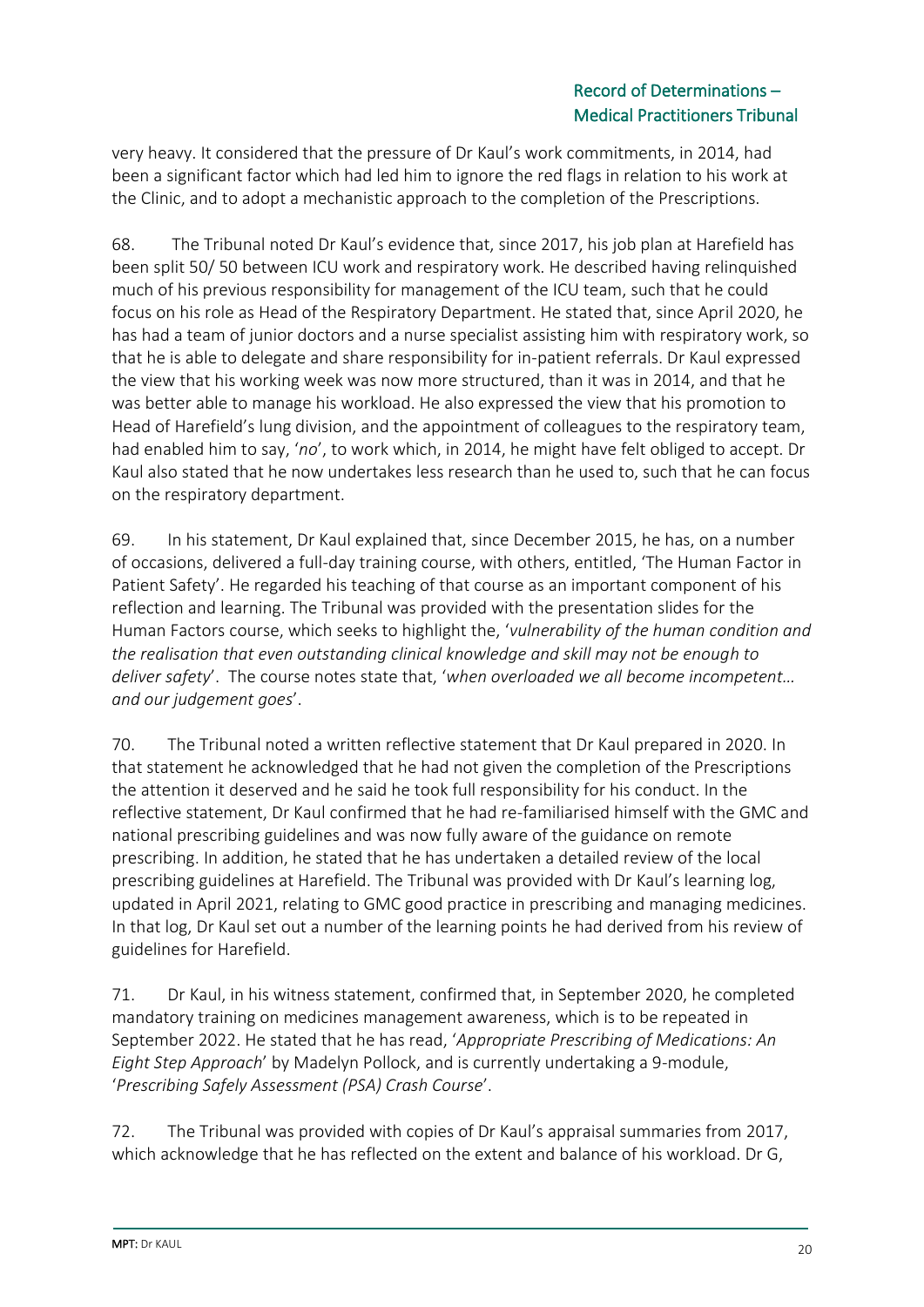who conducted a number of Dr Kaul's appraisals, described his reflections as, '*mature*' and said that he had no concerns about Dr Kaul's practice generally, or in relation to prescribing. In Dr Kaul's appraisal summary dated March 2022, Dr G noted that, '*Dr Kaul keeps up to date with safe prescribing practice and advises on aspects of safe prescribing in an ever-evolving field (examples include innovative therapies for Covid and other respiratory conditions).*

73. The Tribunal was provided with a number of testimonials from colleagues at Harefield, other professionals and from patients all of whom were aware of the Allegation. The testimonials provided evidence that Dr Kaul is an outstanding and dedicated clinician. For example, Dr G stated that Dr Kaul is a hard-working, diligent and conscientious doctor and that he had no reason to question his competence in any aspect of his clinical practice. He took the view that Dr Kaul's failings, as described in the Allegation, were, '*considerably out of character*' and that his dedication to patients and the profession was, '*exemplary and quite humbling*'.

74. Dr F, in his testimonial, said that Dr Kaul, '*embodies the attributes of an outstanding doctor*' and that he has never had any concerns about Dr Kaul's prescribing practices. Dr F stated that Dr Kaul's efforts for Harefield's patients during the Covid19 pandemic had been, '*truly remarkable*'. He said that Harefield's 100% post-discharge survival rate for Covid patients reflected Dr Kaul's, '*outstanding leadership*'.

75. Mr E, in his testimonial letter, expressed the view that Dr Kaul was a, '*leader in his field*' in relation to the safe prescribing of medication. He was aware that Dr Kaul had given presentations to colleagues on the issue of medicine safety, and he expressed the view that Dr Kaul was a, '*hero*', who deserved a medal, for his work in relation to Covid19.

76. The Tribunal considered that Dr Kaul's remediation had been comprehensive and detailed. It took the view that Dr Kaul had addressed the issues that had led him to issue the Prescriptions. In particular, the Tribunal was satisfied that Dr Kaul understood that his heavy workload in 2014 had been a factor in his misconduct. The Tribunal noted that Dr Kaul's working schedule was more manageable than it had been in 2014, and it was satisfied that he would, now, be less trusting of Professor I and Dr J and that he has learned to say, '*no*'. The Tribunal considered that Dr Kaul, through his teaching of the Human Factors Masterclass, understood (and was able to convey to others) that an overloaded work schedule can lead to errors and risks to patient safety.

77. The Tribunal concluded that Dr Kaul had, in the eight years since the events relating to the Allegation, remediated his misconduct.

78. Dr Kaul told the Tribunal that, when he received contact from the GMC in 2015 in relation to the Allegation, he thought they had the, '*wrong man'*. He accepted that, at that time, he did not believe that he had done anything wrong whilst working at the Clinic. The Tribunal took the view that, although Dr Kaul had no insight into his behaviour in 2015, he had now developed full insight, having reflected maturely and deeply about his work for the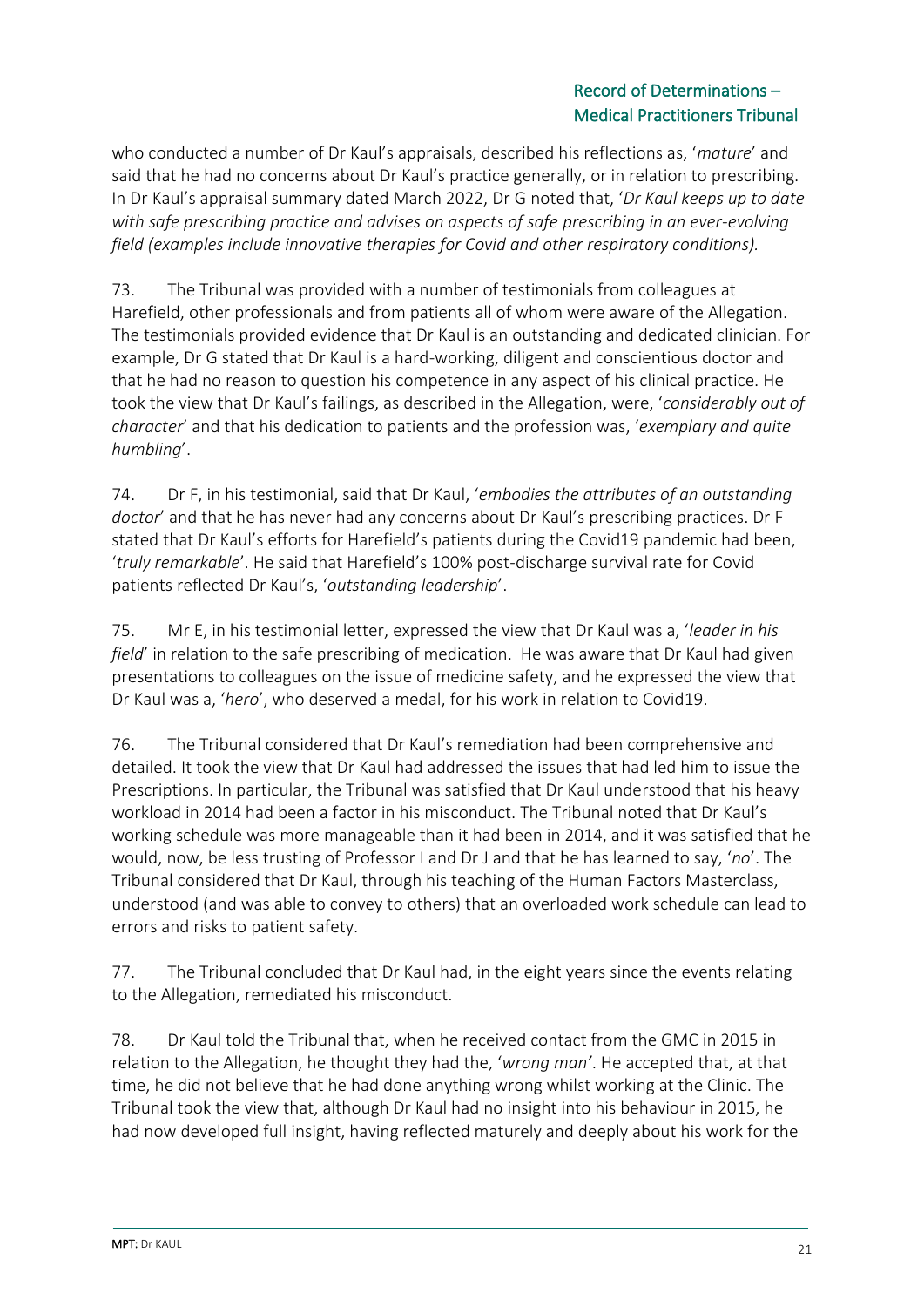Clinic and having taken the steps, described above, to address the causes of his misconduct and to remediate.

79. In his witness statement, Dr Kaul confirmed that he had no intention of entering into similar private prescribing arrangements to those in 2014. The Tribunal considered that Dr Kaul's expressions of remorse, and his apologies to his colleagues and the wider profession, were genuine. It was satisfied that Dr Kaul understood what had led to his misconduct and had reflected substantially on his behaviour. The Tribunal concluded that Dr Kaul had full insight into his misconduct, which was highly unlikely to be repeated.

80. The Tribunal had regard to each of the three limbs of the overarching objective, namely to:

- protect, promote and maintain the health, safety, and well-being of the public,
- promote and maintain public confidence in the medical profession, and
- promote and maintain proper professional standards and conduct for members of that profession.

81. In relation to the first limb, the Tribunal noted Dr Kaul's admission that issuing the Prescriptions could have led to Patient harm or death. The Tribunal also had regard to its own finding that the effect of Dr Kaul's misconduct had been to create a potential risk of harm, either to the Patients (if they existed) or to any other person to whom the medications were sold or otherwise provided. The Tribunal noted that the Allegations related to a period of nine days, eight years ago. Whilst the Allegation could not properly be described as a, 'one off' (in that the misconduct had been repeated), the Tribunal observed that Dr Kaul's misconduct had occurred within a limited, and relatively, short period of time in an otherwise unblemished and distinguished career. The evidence before the Tribunal was of an excellent clinician who is well regarded by his colleagues and patients and about whom there are otherwise no concerns. In the view of the Tribunal, Dr Kaul had, through his remediation, addressed the patient safety concerns arising from the Allegation. The Tribunal concluded that Dr Kaul did not present a risk to the health, safety or well-being of the public.

82. In relation to the second limb of the overarching objective, the Tribunal reminded itself of its finding that, whilst Dr Kaul's misconduct was serious, it was not so egregious as to be irredeemable or incapable of remediation. The Tribunal considered that Dr Kaul has fully remediated his misconduct and has full insight; further he is an excellent clinician who has the confidence and respect of his colleagues and patients, notwithstanding the Allegation. Dr G described Dr Kaul as the, 'go to' person for members of staff at Harefield who required medical advice. The Tribunal noted that the character witnesses, who gave oral evidence to the Tribunal, all described how they, or members of their family, had sought medical advice from Dr Kaul since 2014. It considered that, in all the circumstances, a well-informed member of the public would not expect a finding of impairment against Dr Kaul. The Tribunal took the view that, such a member of the public, would take into account that Dr Kaul had been duped by those who ran the Clinic, that he had fully remediated the Allegation and that Dr Kaul was a valued and respected member of the profession. The Tribunal concluded that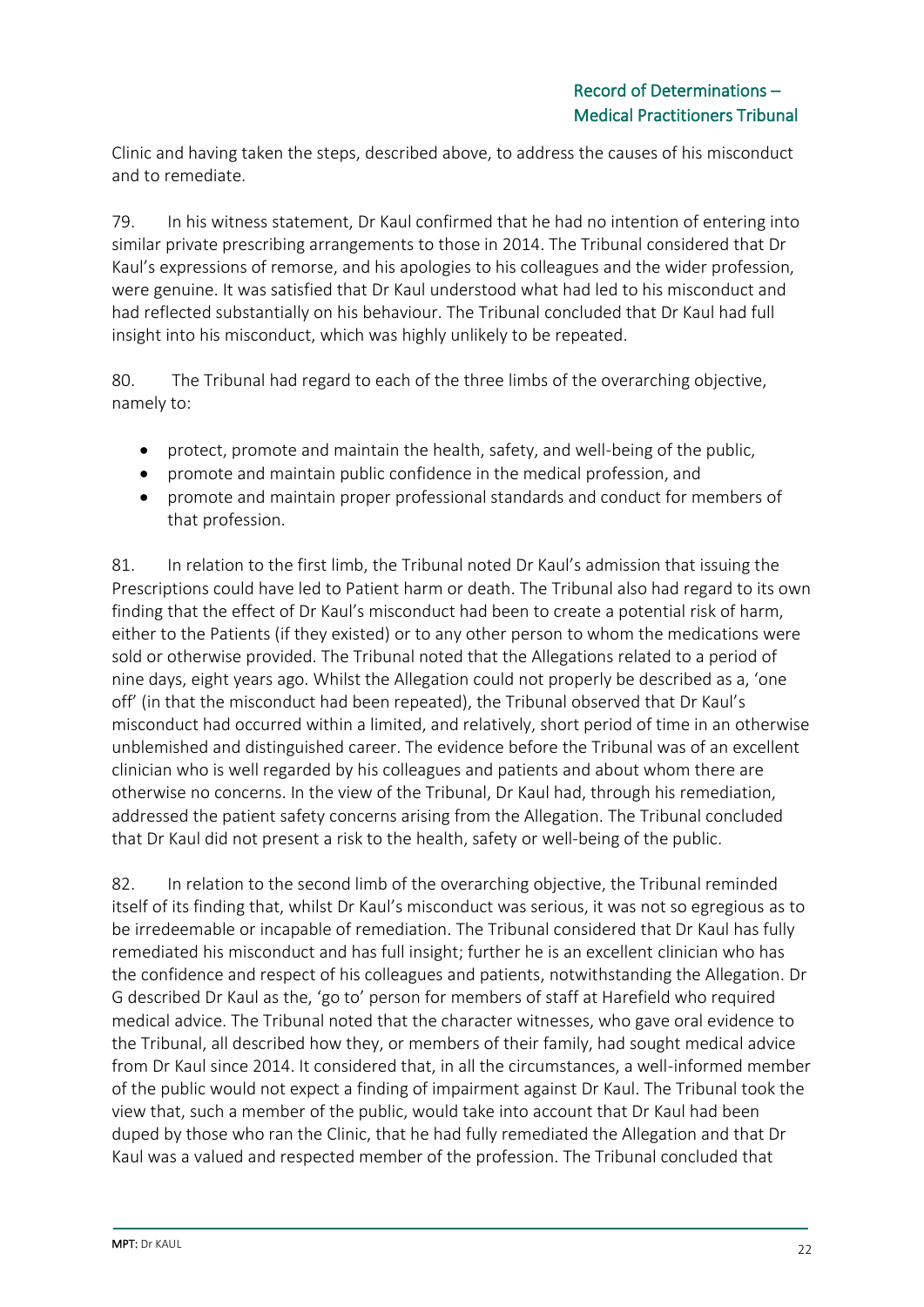public confidences in the medical profession would not be undermined by a finding that Dr Kaul's fitness to practise is not currently impaired.

83. With regard to the third limb of the overarching objective, the Tribunal noted its earlier findings as to Dr Kaul's remediation and level of insight. It also took into account the efforts of Dr Kaul to improve patient safety standards, for example by his teaching of the Human Factors course. In light of its findings, the Tribunal considered that, in all the circumstances, a well-informed member of the public would not expect a finding of impairment against Dr Kaul. The Tribunal concluded that the promotion and maintenance of proper professional standards and conduct for members of the medical profession would not be undermined by a finding that Dr Kaul's fitness to practise is not currently impaired.

84. The Tribunal determined that Dr Kaul's fitness to practise is not currently impaired by reason of misconduct.

### Determination on Warning - 17/05/2022

1. As the Tribunal determined that Dr Kaul's fitness to practise was not impaired it considered whether in accordance with s35D(3) of the 1983 Act, a warning was required.

#### Submissions

#### On behalf of the GMC

2. Mr Slack submitted that the Tribunal is required to consider issuing a Warning in connection rule 17 (2) (m) of the Rules. Mr Slack submitted that paragraphs  $10 - 11$ ,  $13 - 14$ , 16, 20 – 21, 26 and 32 of the Warning Guidance ('WG') was engaged, specifically paragraph 20:

*20 The decision makers should take account of the following factors to determine whether it is appropriate to issue a warning.*

*a There has been a clear and specific breach of Good medical practice or our supplementary guidance.*

*b The particular conduct, behaviour or performance approaches, but falls short of, the threshold for the realistic prospect test or in a case before a tribunal, that the doctor's fitness to practise has not been found to be impaired.*

*c A warning will be appropriate when the concerns are sufficiently serious that, if there were a repetition, they would likely result in a finding of impaired fitness to practise. Warnings may be an appropriate response to any type of allegation (subject to the comments in paragraph 7 regarding cases solely relating to a doctor's health); the decision makers will need to consider the degree to which the conduct, behaviour or performance could affect patient care, public confidence in the profession or the*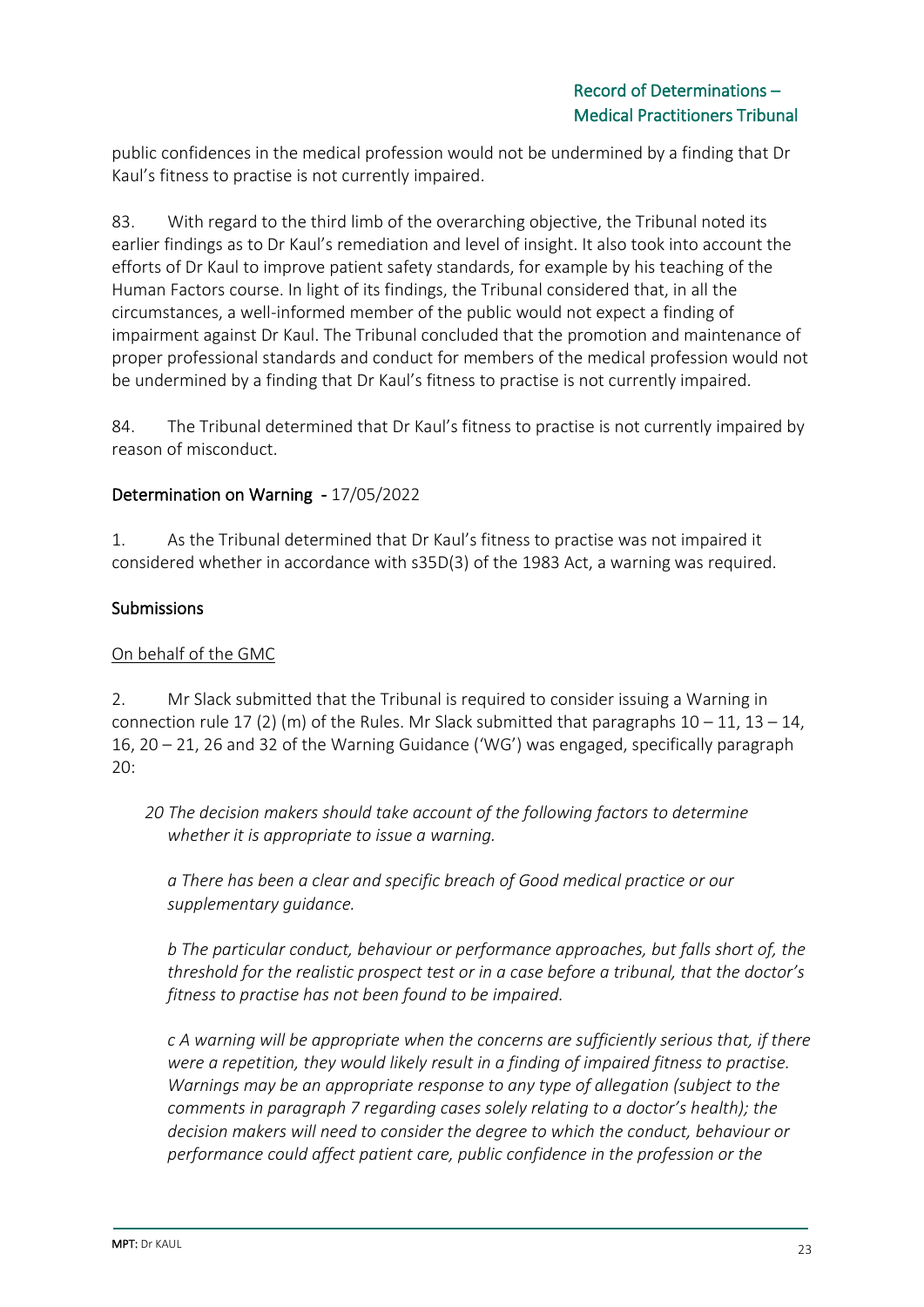*reputation of the profession. If the decision makers consider that a warning is appropriate, the warning should make clear the potential impact of the conduct, behaviour or performance in question, accordingly.* 

*d There is a need to record formally the particular concerns (because additional action may be required in the event of any repetition)'.*

3. Mr Slack submitted that that the GMC was of the view that all of paragraph 20 of WG applied in this case, noting that the Tribunal found a specific breach of the guidance on 'Good Practice in Prescribing and Managing Medicines and Devices', 2013 ('GPP'). He also submitted that although the GMC's position was that the risk of repetition was low, it was not ruled out altogether.

# On behalf of Dr Kaul

4. Ms Johnson, QC submitted that in this specific case that no further action should be taken by the Tribunal, and she added that a Warning was a serious matter.

5. Ms Johnson, QC accepted that Dr Kaul was found guilty of serious professional misconduct, and which had been searing criticism. She added that Dr G stated that Dr Kaul's appearance before his regulator was something that he had taken very seriously.

6. Ms Johnson, QC submitted that Dr Kaul saw his misconduct as a spectacular fall from grace and, as such, the conduct will never be repeated. She added that any suggestion of a repetition was fanciful. She added that the primary purpose of a Warning is to ensure that there is no repetition.

7. Ms Johnson, QC reminded the Tribunal that Warnings are deterrents and there was no need for a deterrent either in Dr Kaul's personal or professional capacity.

8. Ms Johnson, QC further submitted that there was no need for a deterrent for the profession more widely due to the unique circumstances of this case as Dr Kaul was *'duped'* into a criminal enterprise. As such the issuance of a Warning would be disproportionate given the unusual circumstances and Dr Kaul's otherwise unblemished career. Ms Johnson, QC said that Dr Kaul's professional achievements had brought prestige to the profession and raised the profile of his hospital and the Trust internationally. She reminded the Tribunal that in the Facts and Impairment determination at paragraphs 81 – 83, it had found that there was no risk to patient safety, no loss of public confidence in finding that Dr Kaul's fitness to practice was not currently impaired and that the maintenance of proper standards in the profession was not undermined by a finding of no impairment. Ms Johnson, QC stated that with these findings in mind it would be rationally and logically inconsistent to issue a Warning.

9. Ms Johnson, QC submitted that Dr Kaul's insight is mature, developed, and deep. She stated that Dr Kaul had been critical of his conduct and had made a heartfelt apology. Given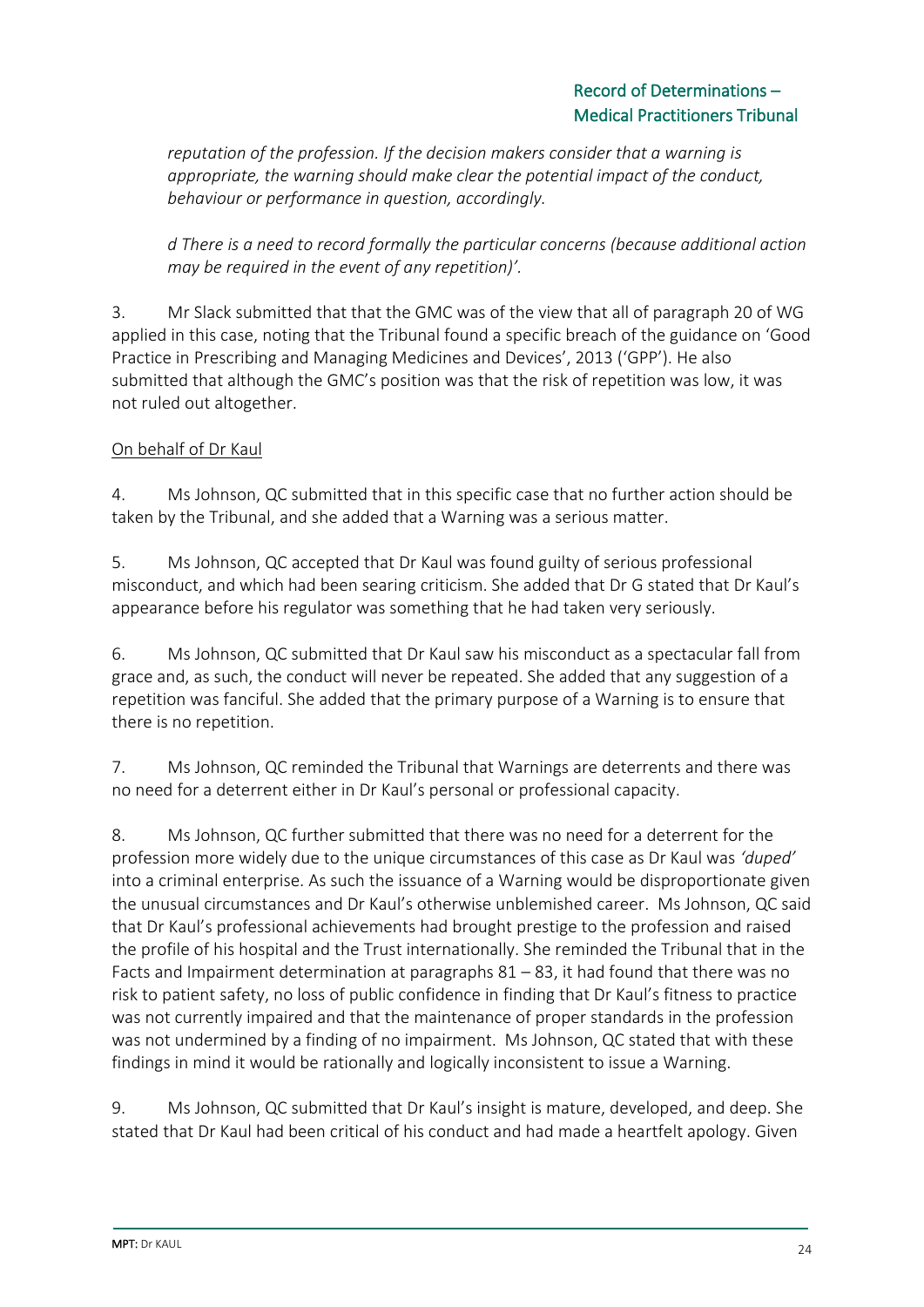all the circumstances and Dr Kaul's remediation and otherwise unblemished career, justification for a Warning was not made out.

# Legally Qualified Chair's ('LQC') Advice

10. The LQC advised the Tribunal that, once a Tribunal is satisfied that the doctor's fitness to practise is not impaired, it must consider whether the concerns raised are sufficiently serious to require a formal response by way of a Warning. The LQC advised the Tribunal as to the relevant provisions of the WG.

12. The LQC advised that a Warning will be appropriate if there is evidence to suggest that a doctor's behaviour has fallen below the standard expected, to a degree warranting a formal response, such as a significant departure from GMP. There is no definition of 'significant' in the Medical Act or in the Rules.

13. The LQC advised that even in an exceptional case involving an isolated lapse in an otherwise unblemished career, where the risk of repetition is extremely low, a Warning may be required to uphold professional standards, particularly where there has been a clear departure from GMP.

15. There was no comment by Counsel on the LQC's advice.

# The Tribunal's Determination on Warning

16. The Tribunal has had regard to the WG and to paragraphs 61 to 65, of the GMC Sanctions Guidance 2019 in relation to its power to issue Warnings. The Tribunal reminded itself of the overarching objective. The Tribunal noted that a Warning will be appropriate if there is evidence to suggest that the practitioner's behaviour or performance has fallen below the standard expected to a degree warranting a formal response by the GMC or by a MPTS Tribunal.

17. In deciding whether to issue a Warning the Tribunal has applied the principle of proportionality, weighing the interests of the public with those of the doctor. The Tribunal has borne in mind that Warnings do not restrict the doctor's practice and should only be considered once it was satisfied that the doctor's fitness to practise is not impaired.

18. The Tribunal reminded itself that Dr Kaul had admitted misconduct and that the Tribunal had found that misconduct to be serious, albeit fully remediated. The Tribunal also reminded itself that Dr Kaul had acted in good faith (albeit misguidedly) and had been duped by individuals engaged in a fraudulent enterprise.

17. The Tribunal considered that the case was unusual given the lapse of time since the misconduct, Dr Kaul's impressive testimonials and his full remediation and insight. However, the Tribunal was persuaded that a Warning was necessary and proportionate, balancing the interests of Dr Kaul against the wider public interest. The Tribunal considered that, although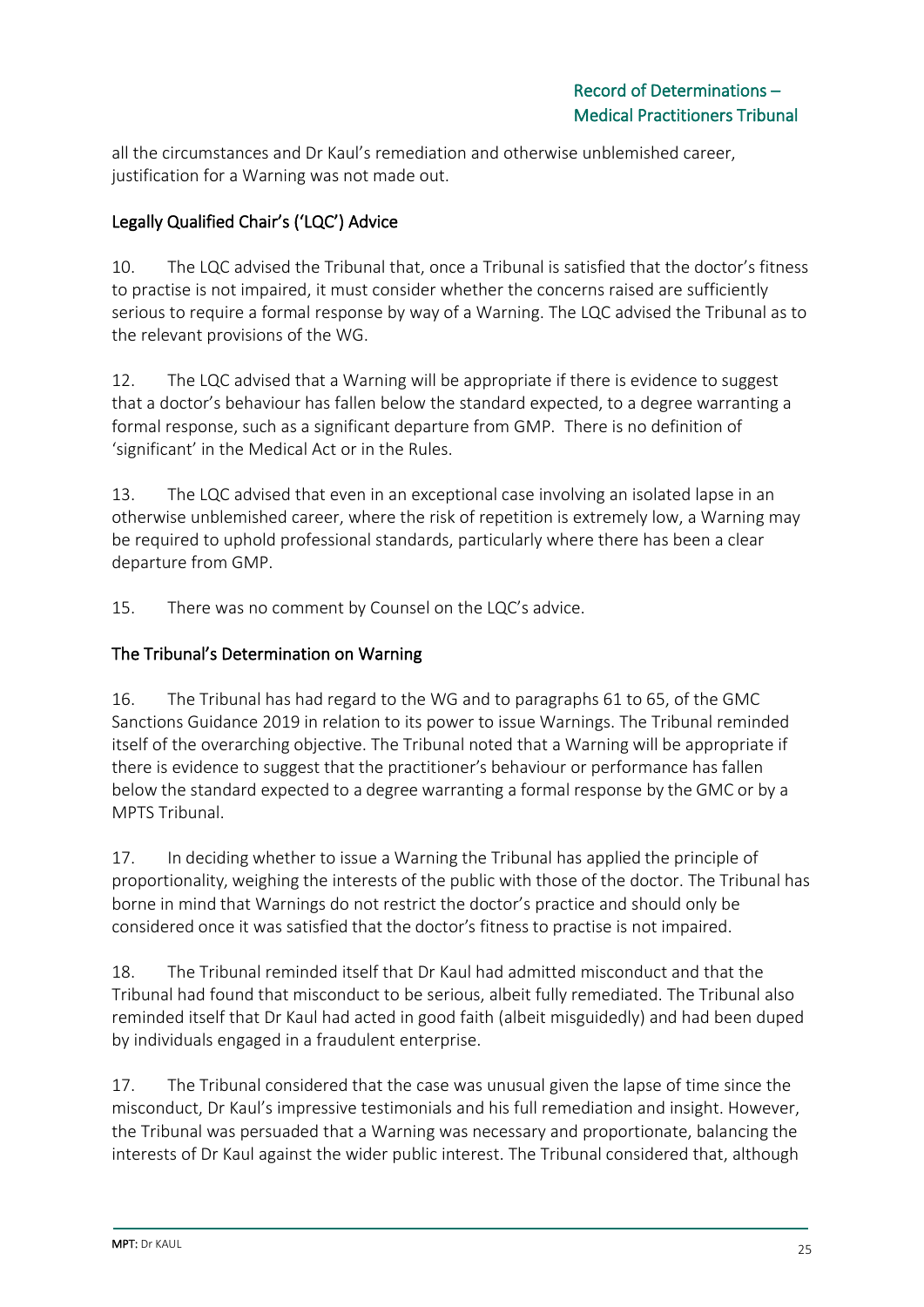the risk of repetition was very low indeed, a risk nevertheless remained. The Tribunal reminded itself that it had found that Dr Kaul's conduct had clearly breached specific provisions of GMP and GPP. In addition, Dr Kaul had admitted that his issuing of the Prescriptions could have led to patient harm or death. Whilst the Tribunal considered that the threshold for impairment of fitness to practise had not been met, the case was a finely balanced one.

18. The Tribunal determined that there was a need to formally record Dr Kaul's serious misconduct because, in the very unlikely event of any repetition, patient care, public confidence in the profession or the reputation of the profession could be affected.

19. The Tribunal therefore determined to impose the following Warning on Dr Kaul's registration:

'Dr Kaul

Between 13 February and 20 April 2014, you transcribed, signed and issued 167 private prescriptions for third party patients outside the UK.

Your conduct in issuing those prescriptions did not meet with the standards required of a doctor. It risked undermining public confidence and professional standards in the profession and it must not be repeated. The required standards are set out in Good Medical Practice and associated guidance (particularly that relating to prescribing). In this case, the following elements of paragraph 16 of Good Medical Practice are particularly relevant:

*'16 In providing clinical care you must:* 

*a. prescribe drugs or treatment, including repeat prescriptions, only when you have adequate knowledge of the patient's health and are satisfied that the drugs or treatment serve the patient's needs* 

*b. provide effective treatments based on the best available evidence* 

*d. consult colleagues where appropriate*

*f. check that the care or treatment you provide for each patient is compatible with any other treatments the patient is receiving, including (where possible) self-prescribed over-the-counter medications'*.

Although this Warning does not place any restriction on your registration, it is a necessary response to your misconduct.'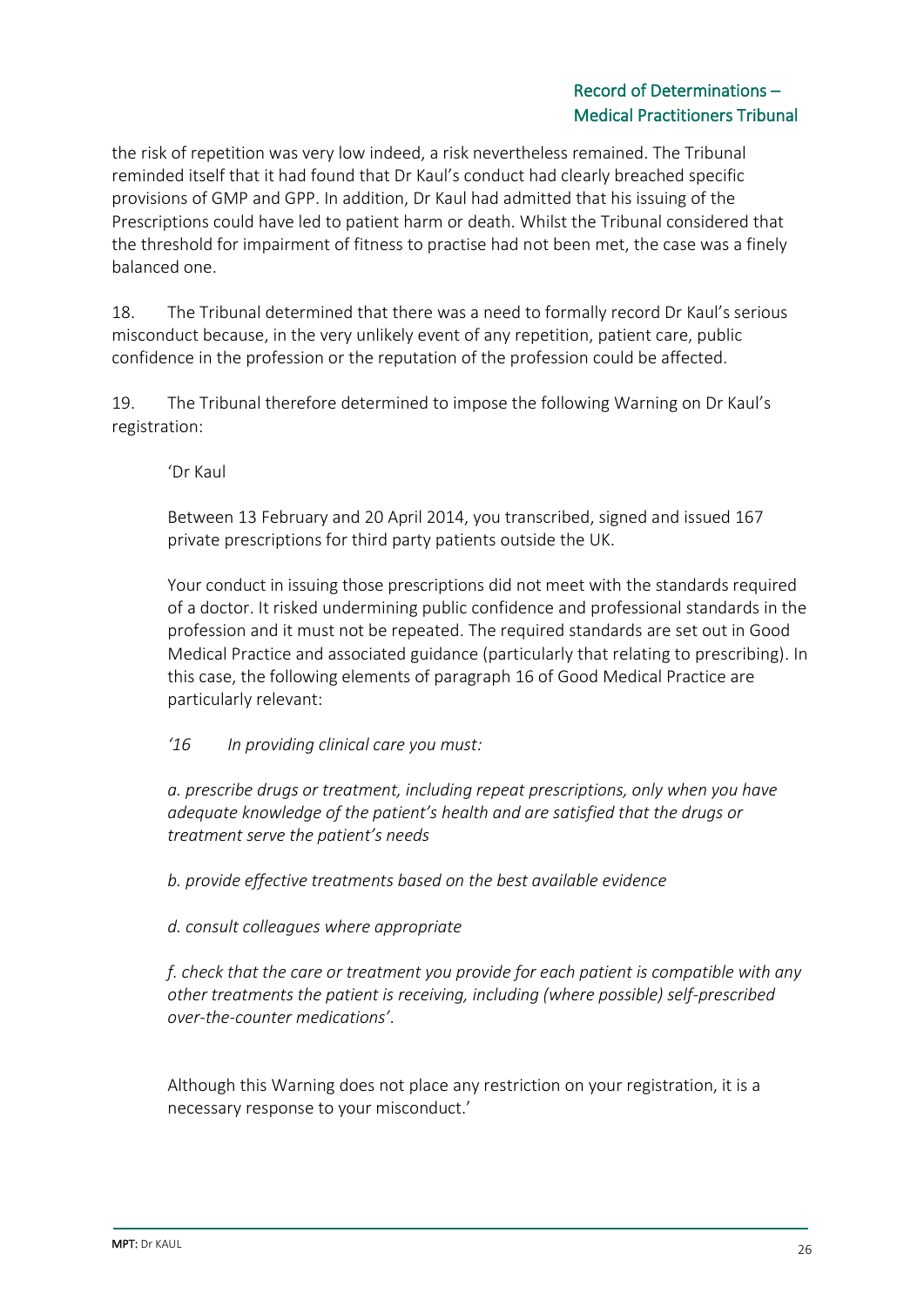20. This Warning will be published on the List of Registered Medical Practitioners (LRMP) in line with our publication and disclosure policy, which can be found at www.gmcuk.org/disclosurepolicy.

- 21. The Interim Order currently in place is revoked.
- 22. That concludes this case.